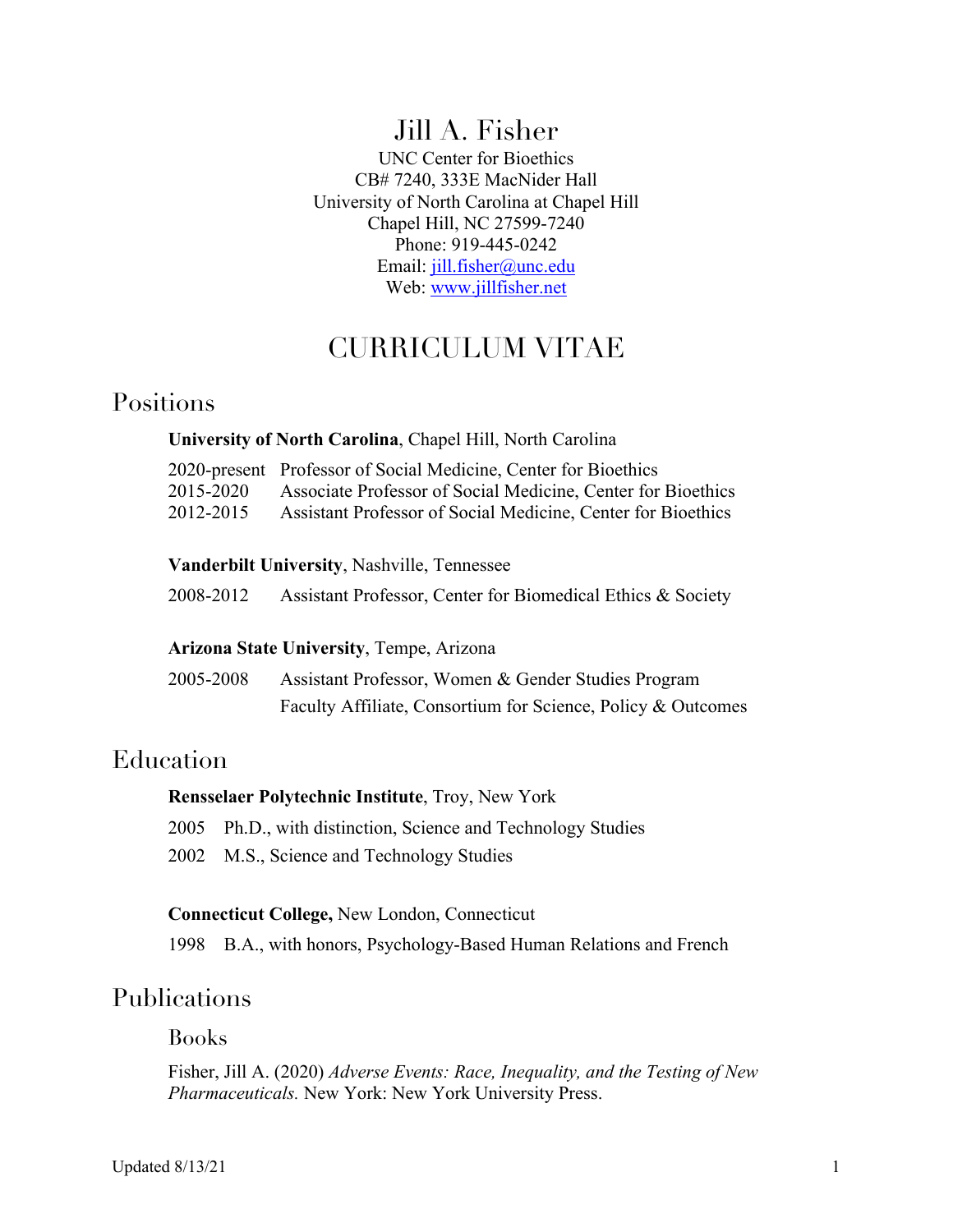Winner of the 2021 Robert K. Merton Book Award, Science, Knowledge, and Technology Section of the American Sociological Association.

Reviewed in *Choice*, *For Better Science*, *Ethics & Human Research*, *Indian Journal of Medical Ethics*, *Medical Anthropology Quarterly*, *New Genetics and Society*, *Social Forces*, *The New Republic*, *The New York Review of Books*, *Psychology Today*, *Science for the People ("Best Science Books of 2020")*, and *Sociology of Health and Illness*.

Media coverage includes a radio segment on WUNC's *The State of Things* and featured episodes on the following podcasts: Managed Care Cast (*American Journal of Managed Care*), New Books Network, and The Received Wisdom.

Fisher, Jill A. (Ed.) (2011) *Gender and the Science of Difference: Cultural Politics of Contemporary Science and Medicine*. New Brunswick, NJ: Rutgers University Press. Reviewed in *Choice, Feminist Review*, *Gender & Society*, *Humana.Mente Journal of Philosophical Studies*, and *International Journal of Gender, Science and Technology*.

Fisher, Jill A. (2009) *Medical Research for Hire: The Political Economy of Pharmaceutical Clinical Trials*. New Brunswick, NJ: Rutgers University Press.

Reviewed in the *Chronicle of Higher Education*, *Bioethics*, *Canadian Review of Sociology*, *Choice*, *Contemporary Sociology*, *Health Affairs*, *London Review of Books*, *JAMA* (*Journal of the American Medical Association*), *Journal of Clinical Research Best Practices*, *Medical Anthropology Quarterly*, *Metapsychology*, *Monash Bioethics Review*, *Nursing History Review*, *Science*, and *Social Studies of Science*.

#### Special Issues of Academic Journals

Monahan, Torin & Jill A. Fisher (2008) Surveillance and Inequality. *Surveillance & Society* 5 (3).

#### Peer-Reviewed Articles

Waltz, Margaret, Katherine W. Saylor, Jill A. Fisher, & Rebecca L. Walker (Online first) "Biomedical Researchers' Perceptions of the NIH's Sex as a Biological Variable Policy for Animal Research: Results from a US National Survey." *Journal of Women's Health*.

Cottingham, Marci D. & Jill A. Fisher (Online First) "Gendered Logics of Biomedical Research: Women in U.S. Phase I Clinical Trials." *Social Problems*.

Fisher, Jill A., Lisa McManus, Julianne M. Kalbaugh, & Rebecca L. Walker (2021) "Phase I Trial Compensation: How Much Do Healthy Volunteers Actually Earn from Clinical Trial Enrollment?" *Clinical Trials 18* (4): 477-487.

Fisher, Jill A., Megan M. Wood, & Torin Monahan (2021). "Speculating on Precarious Income: Finance Cultures and the Risky Strategies of Healthy Volunteers in Clinical Drug Trials." *Journal of Cultural Economy 14* (4): 464-484.

Waltz, Margaret, Jill A. Fisher, Anne Drapkin Lyerly, & Rebecca L. Walker (2021). "Evaluating the National Institutes of Health's Sex as a Biological Variable Policy: Conflicting Accounts from the Front Lines of Animal Research." *Journal of Women's Health 30* (3): 348-354.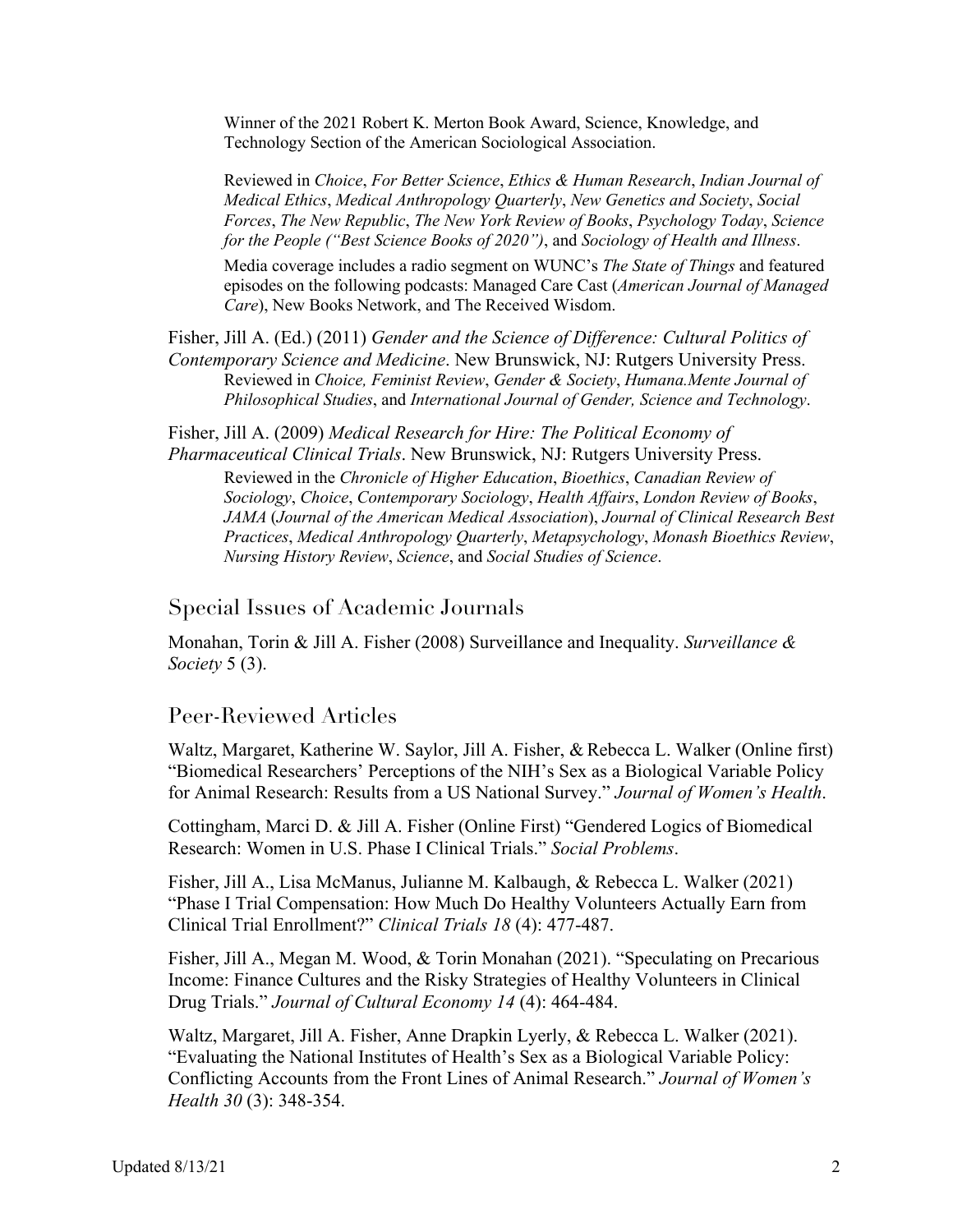Monahan, Torin & Jill A. Fisher (2020) "Sacrificial Labour: Social Inequality, Identity Work, and the Damaging Pursuit of Elusive Futures." *Work, Employment & Society 34*  (3): 441-456.

Jain, Nupur, Marci D. Cottingham, & Jill A. Fisher (2020) "Disadvantaged, Outnumbered, and Discouraged: Women's Experiences as Healthy Volunteers in U.S. Phase I Trials." *Critical Public Health 30* (2): 141-152.

Walker, Rebecca L. & Jill A. Fisher (2019) "'My Body Is One of the Best Commodities': Exploring the Ethics of Commodification in Phase I Healthy Volunteer Clinical Trials." *Kennedy Institute of Ethics Journal 29* (4): 305-331.

Fisher, Jill A., Torin Monahan, & Rebecca L. Walker (2019) "Picking and Choosing Among Phase I Trials: A Qualitative Examination of How Healthy Volunteers Understand Study Risks." *Journal of Bioethical Inquiry 16* (4): 535-549.

McManus, Lisa, Arlene M. Davis, Rebecca L. Forcier, & Jill A. Fisher (2019) "Appraising Harm in Phase I Trials: Healthy Volunteers' Accounts of Adverse Events." *Journal of Law, Medicine & Ethics 47* (2): 323-333.

Fisher, Jill A. & Rebecca L. Walker (2019) "Advancing Ethics and Policy for Healthy-Volunteer Research through a Model-Organism Framework." *Ethics and Human Research 41* (1): 4-14.

Fisher, Jill A., Lisa McManus, Marci D. Cottingham, Julianne M. Kalbaugh, Megan M. Wood, Torin Monahan, & Rebecca L. Walker (2018) "Healthy Volunteers' Perceptions of Risk in U.S. Phase I Clinical Trials: A Mixed-Methods Study." *PLOS Medicine* 15 (11): e1002698.

Fisher, Jill A., Lisa McManus, Megan M. Wood, Marci D. Cottingham, Julianne M. Kalbaugh, Torin Monahan, & Rebecca L. Walker (2018) "Healthy Volunteers' Perceptions of the Benefits of their Participation in Phase I Clinical Trials." *Journal of Empirical Research on Human Research Ethics 13* (5): 494-510.

Williams, Quintin & Jill A. Fisher (2018) "Captive to the Clinic: Phase I Clinical Trials as Temporal Total Institutions." *Sociological Inquiry 88* (4): 724-748.

McManus, Lisa & Jill A. Fisher (2018) "To Report or Not to Report: Exploring Healthy Volunteers' Rationales for Disclosing Adverse Events in Phase I Drug Trials." *AJOB Empirical Bioethics 9* (2): 82-90.

Cottingham, Marci D., Julianne M. Kalbaugh, Teresa Swezey, & Jill A. Fisher (2018) "Exceptional Risk: Healthy Volunteers' Perceptions of HIV/AIDS Clinical Trials." *Journal of Acquired Immune Deficiency Syndromes* 79: S30-S36.

Preprinted in Caroline Ollivier-Yaniv & Mathilde Couderc (Eds.) (2018) *Recrutement-Engagement dans des Essais Cliniques en Prévention: Contextes, Logiques Sociales et Médiations* (pp. 57-70). Paris, France: ANRS.

Henderson, Gail E., Holly L. Peay, Eugene Kroon, Rosemary Jean Cadigan, Karen Meagher, Thidarat Jupimai, Adam Gilbertson, Jill Fisher, Nuchanart Q. Ormsby, Nitiya Chomchey, Nittaya Phanuphak, Jintanat Ananworanich, Stuart Rennie (2018) "Ethics of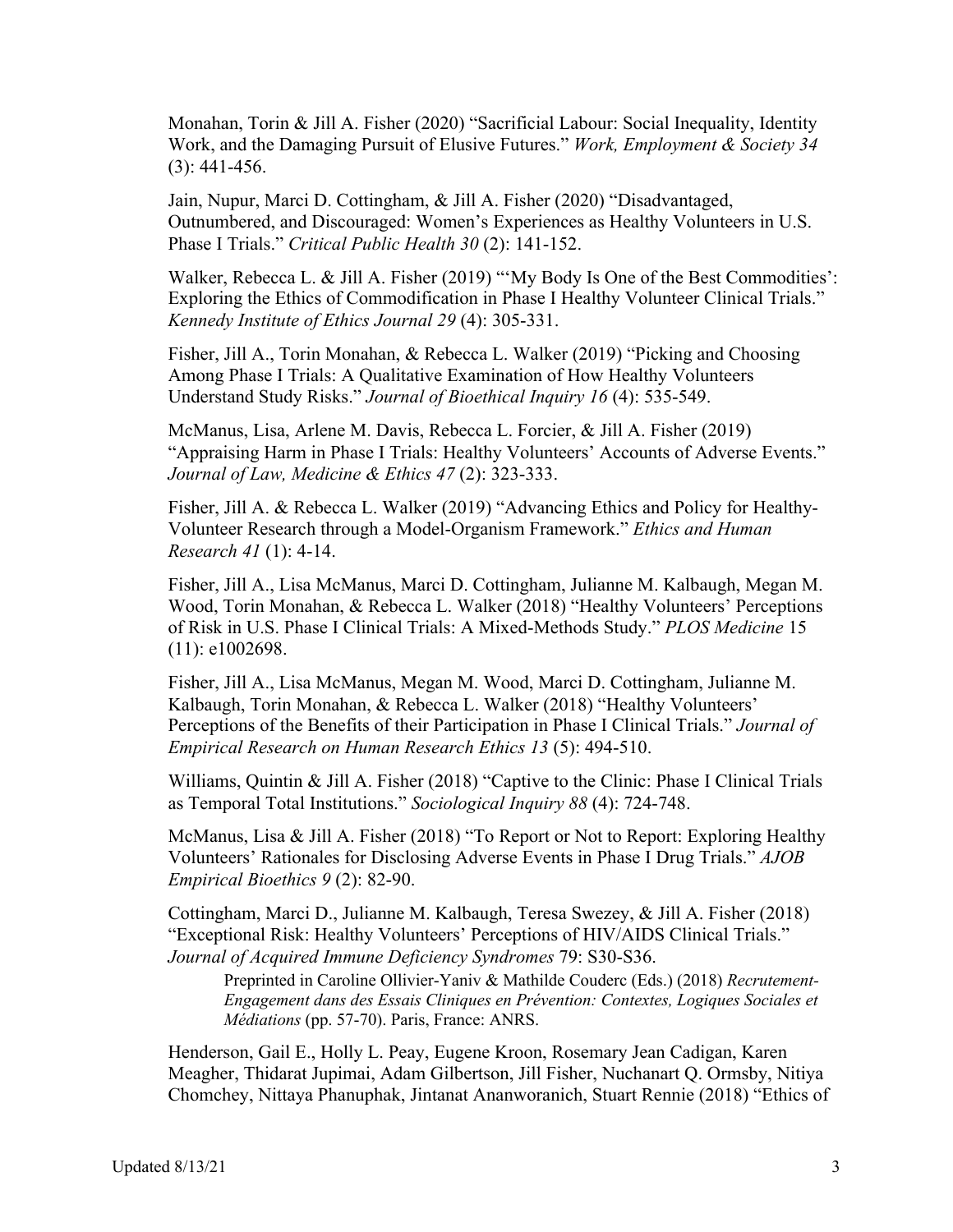Treatment Interruption Trials in HIV Cure Research: Addressing the Conundrum of Risk/Benefit Assessment." *Journal of Medical Ethics 44* (4): 270-276.

Walker, Rebecca L., Marci D. Cottingham, & Jill A. Fisher (2018) "Serial Participation and the Ethics of Phase 1 Healthy Volunteer Research." *Journal of Medicine and Philosophy 43* (1): 83-114.

Fisher, Jill A. & Marci D. Cottingham (2017) "This Isn't Going to End Well: Fictional Representations of Medical Research in Television and Film." *Public Understanding of Science 26* (5): 564-578.

Cottingham, Marci D. & Jill A. Fisher (2017) "From Fantasy to Reality: Managing Biomedical Risk Emotions in and through Fictional Media." *Health, Risk, and Society 19* (5-6): 284-300.

Cottingham, Marci D. & Jill A. Fisher (2016) "Risk and Emotion among Healthy Volunteers in Clinical Trials." *Social Psychology Quarterly 79* (3): 222-242.

Monahan, Torin & Jill A. Fisher (2015) "'I'm Still a Hustler': Entrepreneurial Responses to Precarity by Participants in Phase I Clinical Trials." *Economy & Society 44* (4): 545- 566.

Fisher, Jill A. (2015) "Feeding and Bleeding: The Institutional Banalization of Risk to Healthy Volunteers in Phase I Pharmaceutical Clinical Trials." *Science, Technology, & Human Values 40* (2): 199-226.

Fisher, Jill A. (2015) "Stopped Hearts, Amputated Toes, and NASA: Contemporary Legends among Healthy Volunteers in US Phase I Clinical Trials." *Sociology of Health and Illness 37* (1): 127-142.

Edelblute, Heather B. & Jill A. Fisher (2015) "Using 'Clinical Trial Diaries' to Track Patterns of Participation for Serial Healthy Volunteers in U.S. Phase I Studies." *Journal of Empirical Research on Human Research Ethics 10* (1): 65-75.

Monahan, Torin & Jill A. Fisher (2015) "Strategies for Obtaining Access to Secretive or Guarded Organizations." *Journal of Contemporary Ethnography 44* (6): 709-736.

Cottingham, Marci D. & Jill A. Fisher (2015) "Consenting to Heteronormativity: Sexual Assumptions in Biomedical Research." *About Gender 4* (7): 1-18.

Fisher, Jill A., Marci D. Cottingham, & Corey A. Kalbaugh (2015) "Peering into the Pharmaceutical 'Pipeline': Investigational Drugs, Clinical Trials, and Industry Priorities." *Social Science & Medicine 131*: 322-330.

Cottingham, Marci D., Corey A. Kalbaugh, & Jill A. Fisher (2014) "Tracking the Pharmaceutical Pipeline: Clinical Trials and Global Disease Burden." *Clinical and Translational Science 7* (4): 297-299.

Fisher, Jill A. (2013) "Expanding the Frame of 'Voluntariness' in Informed Consent: Structural Coercion and the Power of Social and Economic Context." *Kennedy Institute of Ethics Journal 23* (4): 355-379.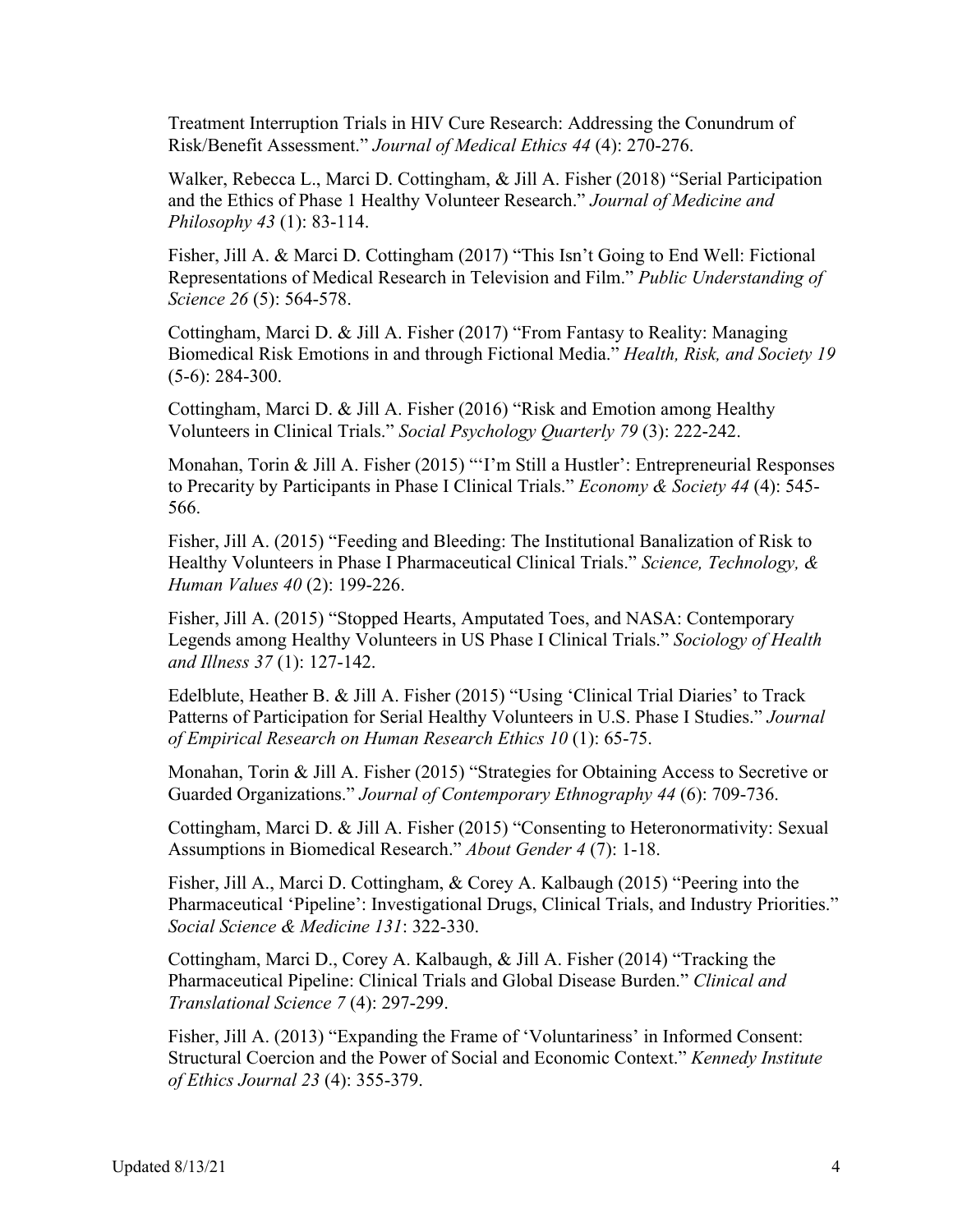Fisher, Jill A. & Torin Monahan (2012) "Evaluation of Real-Time Location Systems in their Hospital Contexts." *International Journal of Medical Informatics 81* (10): 705-712.

Fisher, Jill A. & Corey A. Kalbaugh (2012) "United States Private-Sector Physicians and Pharmaceutical Contract Research: A Qualitative Study." *PLOS Medicine 9* (7): e1001271.

Fisher, Jill A. & Corey A. Kalbaugh (2012) "Altruism in Clinical Research: Coordinators' Orientation to their Professional Roles." *Nursing Outlook 60* (3): 143-148.

Fisher, Jill A. & Corey A. Kalbaugh (2011) "Challenging Assumptions About Minority Participation in U.S. Clinical Research." *American Journal of Public Health 101* (12): 2217-2222.

Monahan, Torin & Jill A. Fisher (2011) "Surveillance Impediments: Recognizing Obduracy with the Deployment of Hospital Information Systems." *Surveillance & Society 9* (1/2): 1-16.

Fisher, Jill A. & Torin Monahan (2011) "The 'Biosecuritization' of Healthcare Delivery: Examples of Post-9/11 Technological Imperatives." *Social Science & Medicine 72* (4): 545-552.

Monahan, Torin & Jill A. Fisher (2010) "Implanting Inequality: Empirical Evidence of Social and Ethical Risks of Implantable Radio-Frequency Identification (RFID) Devices." *International Journal of Technology Assessment in Health Care 26* (4): 370- 376.

Fisher, Jill A. & Lorna M. Ronald (2010) "Sex, Gender, and Pharmaceutical Politics: From Drug Development to Marketing." *Gender Medicine 7* (4): 357-370.

Monahan, Torin & Jill A. Fisher (2010) "Benefits of 'Observer Effects': Lessons from the Field." *Qualitative Research 10* (3): 357–376.

Reprinted in Barry Smart, Kay Peggs & Joseph Burridge (Eds) (2013). *Observation Methods, volume 2* (pp. 35-54). London: Sage.

Fisher, Jill A. (2010) "Re-inscribing Gender within New Modes of Medical Expertise: The Investigator-Coordinator Relationship in the Clinical Trials Industry." *Gender, Work & Organization 17* (2): 150-173*.*

Fisher, Jill A. (2008) "Institutional Mistrust in the Organization of Pharmaceutical Clinical Trials." *Medicine, Health Care, and Philosophy 11* (4): 403-13.

Fisher, Jill A. (2008) "Practicing Research Ethics: Private-Sector Physicians & Pharmaceutical Clinical Trials." *Social Science & Medicine 66* (12): 2495-2505.

Fisher, Jill A. & Torin Monahan (2008) "Tracking the Social Dimensions of RFID Systems in Hospitals." *International Journal of Medical Informatics 77* (3): 176-183.

Fisher, Jill A. (2007) "'Ready-to-Recruit' or 'Ready-to-Consent' Populations?: Informed Consent and the Limits of Subject Autonomy." *Qualitative Inquiry 13* (6): 875-894.

Reprinted in Sergio Sismondo and Jeremy A. Greene (Eds) (2015). *The Pharmaceutical Studies Reader* (pp. 195-207). Boston: Wiley-Blackwell.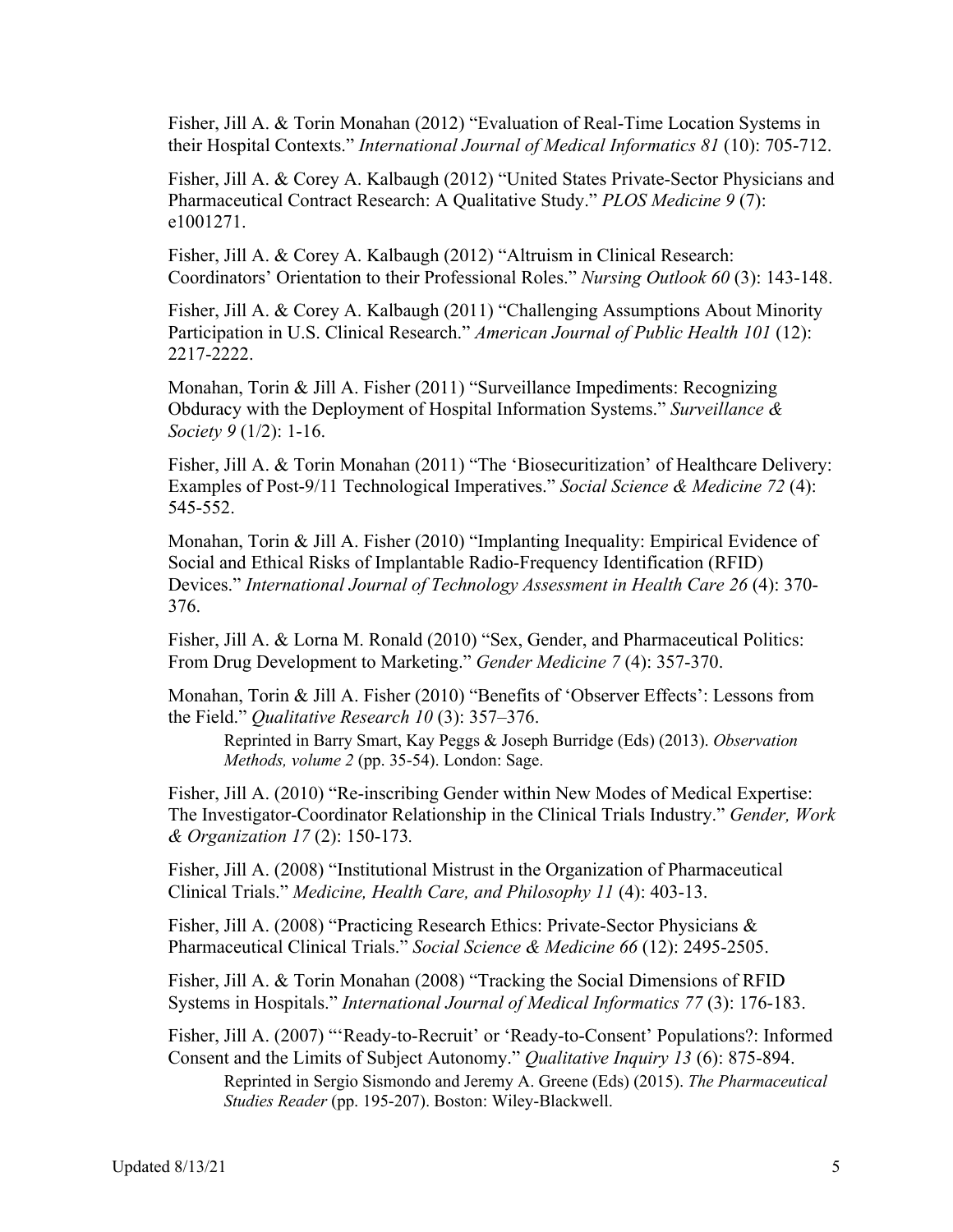Fisher, Jill A. (2007) "Coming Soon to a Physician Near You: Medical Neoliberalism and Pharmaceutical Clinical Trials." *Harvard Health Policy Review* 8 (1): 61-70.

Fisher, Jill A. (2007) "Governing Human Subjects Research: Individualized Ethics and Structural Inequalities." *Science & Public Policy 34* (2): 117-126*.*

Fisher, Jill A. (2006) "Co-ordinating 'Ethical' Clinical Trials: The Role of Research Coordinators in the Contract Research Industry." *Sociology of Health and Illness 28* (6): 678-694.

Reprinted in Raymond G. De Vries, Leigh Turner, Kristina Orfali, & Charles L. Bosk (Eds) (2007). *The View from Here: Bioethics and the Social Sciences* (pp.13-29). Blackwell.

Fisher, Jill A. (2006) "Procedural Misconceptions and Informed Consent: Insights from Empirical Research on the Clinical Trials Industry." *Kennedy Institute of Ethics Journal* 16 (3): 251-268.

Fisher, Jill A. (2006) "Playing Patient, Playing Doctor: Munchausen Syndrome, Clinical S/M, and Ruptures of Medical Power." *Journal of Medical Humanities 27* (3): 135-149.

Fisher, Jill A. (2006) "Investigating the Barons: Narrative & Nomenclature in Munchausen Syndrome." *Perspectives in Biology and Medicine 49* (2): 250-262.

Fisher, Jill A. (2002) "Tattooing the Body, Marking Culture." *Body & Society 8* (4): 91- 107.

### Book Chapters

Fisher, Jill A. (2020) "Healthy Volunteers." In D. MacKay & A. Iltis (Eds.)., *Oxford Handbook of Research Ethics*. New York: Oxford University Press. Online First.

Fisher, Jill A. (2011) "Gendering Science: Contextualizing Historical and Contemporary Pursuits of Difference." In J.A. Fisher (Ed.), *Gender and the Science of Difference: Cultural Politics of Contemporary Science and Medicine* (pp. 1-23). New Brunswick, NJ: Rutgers University Press.

Fisher, Jill A. & Lorna M. Ronald (2008) "Direct-to-Consumer Responsibility: Medical Neoliberalism in Pharmaceutical Advertising and Drug Development." In S.M. Chambré & M. Goldner (Eds.), *Patients, Consumers and Civil Society (Advances in Medical Sociology, Volume 10)* (pp. 29-51). Brighton, UK: Emerald Publishing.

Fisher, Jill A. (2006) "Indoor Positioning and Digital Management: Emerging Surveillance Regimes in Healthcare." In T. Monahan (Ed), *Surveillance and Security: Technological Politics and Power in Everyday Life* (pp. 77-88). New York: Routledge.

#### Comparative Effectiveness Reports

Lindegren ML, Krishnaswami S, Fonnesbeck C, Reimschisel T, Fisher J, Jackson K, Shields T, Sathe NA, McPheeters ML. Adjuvant Treatment for Phenylketonuria (PKU). Comparative Effectiveness Review No. 56. (Prepared by the Vanderbilt Evidence-based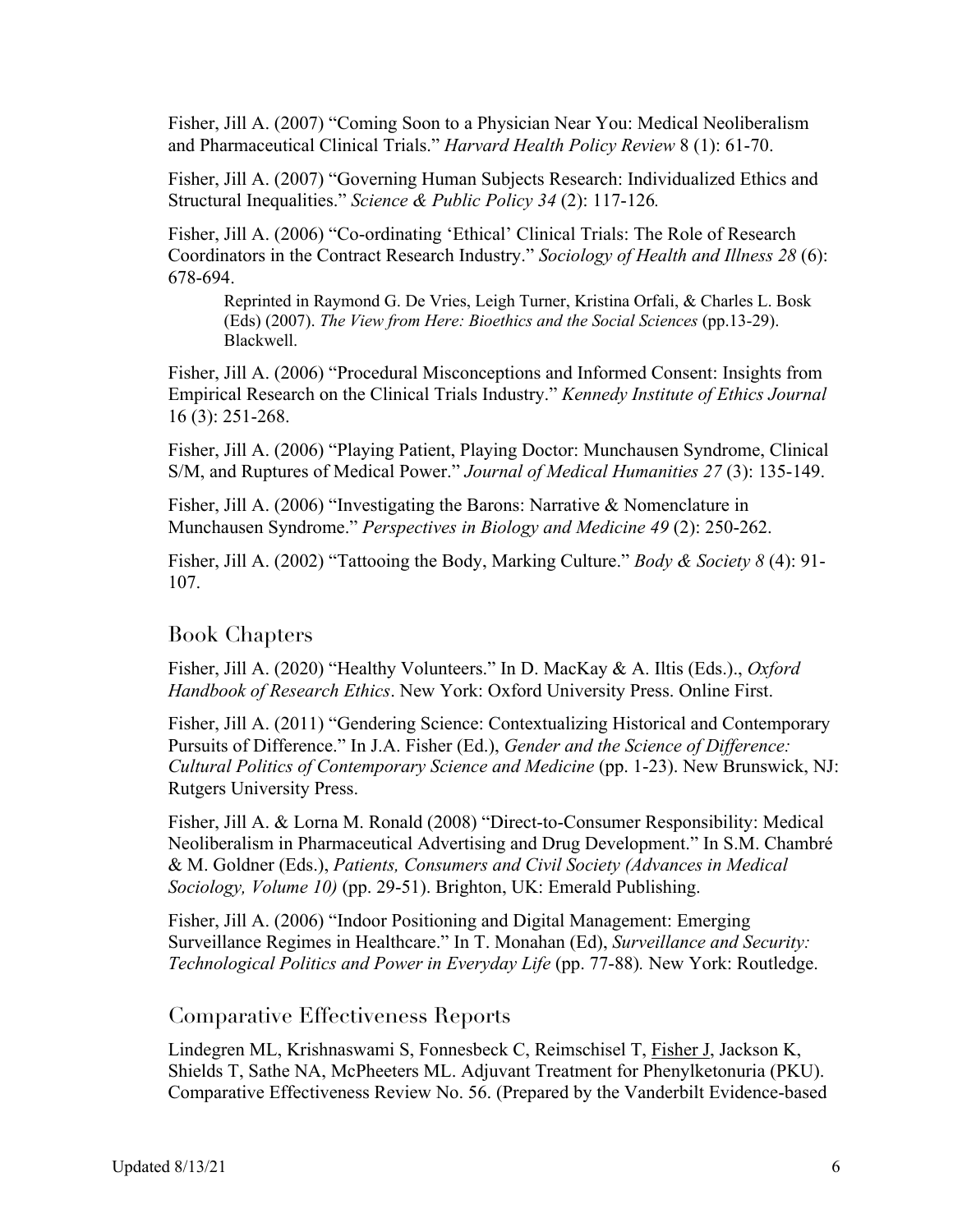Practice Center under Contract No. HHSA 290-2007-10065-I.) AHRQ Publication No. 12- EHC035-EF. Rockville, MD: Agency for Healthcare Research and Quality. February 2012.

Walsh WF, Chescheir NC, Gillam-Krakauer M, McPheeters ML, McKoy JN, Jerome R, Fisher JA, Meints L, Hartmann, KE. Maternal-Fetal Surgical Procedures. Technical Brief No. 5. (Prepared by the Vanderbilt Evidence-based Practice Center under Contract No. 290-2007-10065.) AHRQ Publication No. 10(11)-EHC059-EF. Rockville, MD: Agency for Healthcare Research and Quality. April 2011.

Hartmann KE, McPheeters ML, Biller DH, Ward RM, McKoy JN, Jerome RN, Micucci SR, Meints L, Fisher JA, Scott T, Slaughter JC, Blume JD (2009) Treatment of Overactive Bladder in Women. Evidence Report/Technology Assessment No. 187 (Prepared by the Vanderbilt Evidence-based Practice Center under Contract No. 290- 2007-10065-I.) AHRQ Publication No. 09-E017. Rockville, MD: Agency for Healthcare Research and Quality. August 2009.

#### Commentaries, Book Reviews, & Encyclopedia Entries

Fisher, Jill A. (2020) "Inclusive Vaccine Trials Are Vital, But Let's Not Boost Biological Views of Race." *Truthout*, December 27, 2020. https://truthout.org/articles/inclusivevaccine-trials-are-vital-but-lets-not-boost-biological-views-of-race/

Fisher, Jill A. (2019) "Commentary on Zvonareva et al.: Exploring the Many Meanings of 'Professional' in Research Participation." *Clinical Trials 16* (6): 571-573.

Fisher, Jill A. (2019) "Research Payment and Its Social Justice Concerns." *American Journal of Bioethics 19* (9): 35-36.

Walker, Rebecca L. & Jill A. Fisher (2018) "Companion Animal Studies: Slipping Through a Research Oversight Gap." *American Journal of Bioethics 18* (10): 62-63.

Fisher, Jill A. (2017) Review of Donald W. Light and Antonio F. Maturo, *Good Pharma: The Public-Health Model of the Mario Negri Institute*. *American Journal of Bioethics 17*  (2): W9-W10.

Fisher, Jill A. (2016) "Stem Cell Initiatives as a New Window into Health Disparities." [Review Essay of Ruha Benjamin's *People's Science*.] *Contemporary Sociology 45* (3): 276-278.

De Vries, Raymond G. & Jill A. Fisher (2013) "Introduction to Special Section on Bioethics (Re)Considered: Exploring the Organizational, Social, and Cultural Context of Bioethics." *Cambridge Quarterly of Healthcare Ethics 22* (4): 389-390.

Fisher, Jill A. (2013) Review of Joseph Dumit, *Drugs for Life: How Pharmaceutical Companies Define Our Health*. *Sociology of Health and Illness 35* (4): 645-646.

Fisher, Jill A. (2010) Review of Renée C. Fox and Judith P. Swazey, *Observing Bioethics*. *Contemporary Sociology 39* (1): 35-36.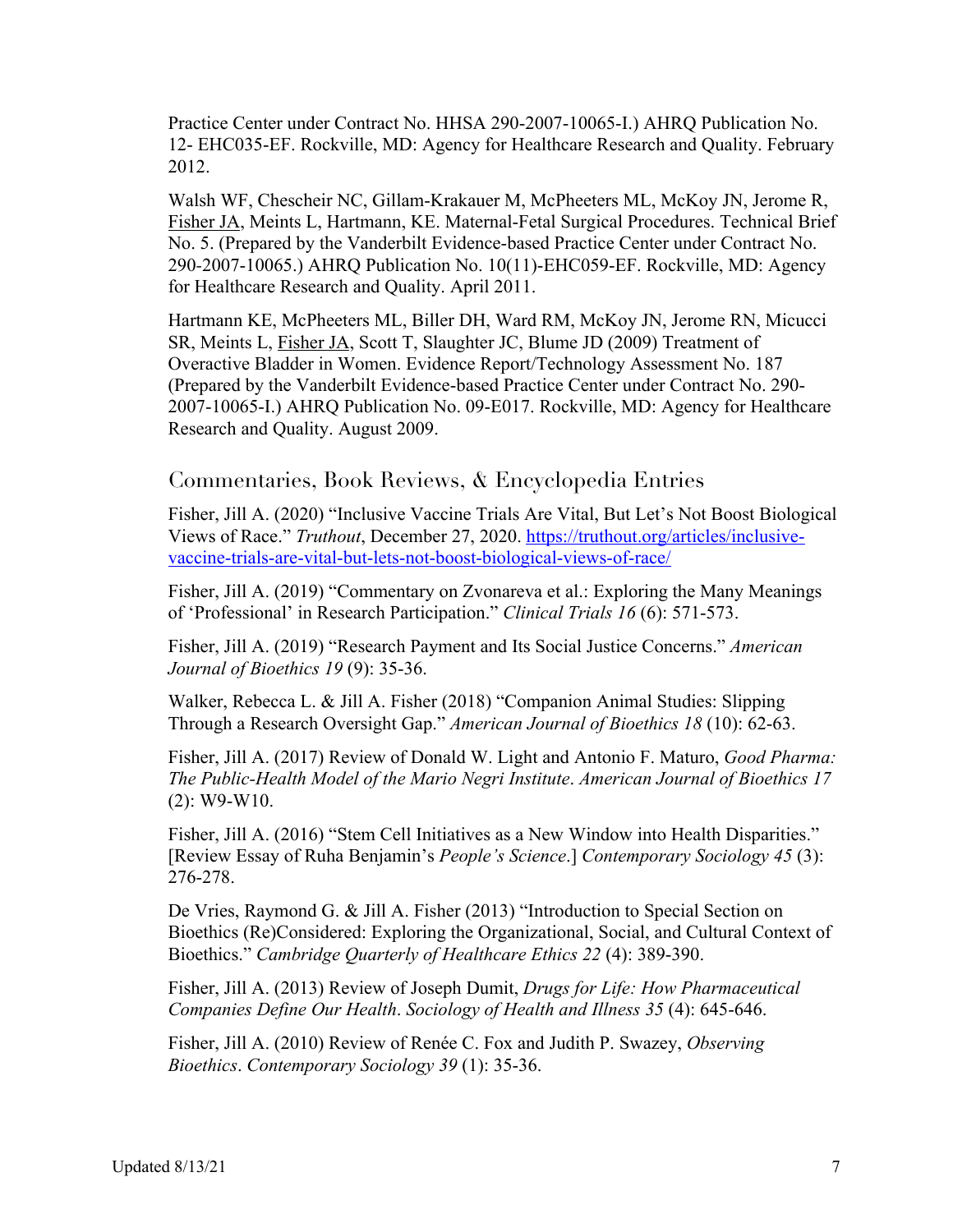Monahan, Torin & Jill A. Fisher (2008) "Scanning the Future of Hospital Radio-Frequency Identification Systems." *Hospital Information Technology Europe 1* (1): 44- 45.

Fisher, Jill A. (2008) "Ethics and Clinical Trials." In S. Restivo & P.H. Denton (eds.), *Battleground: Science and Technology* (pp.140-143). Westport, CT: Greenwood Press.

Fisher, Jill A. (2008) Review of Mark Poster, *Information Please: Culture and Politics in the Age of Digital Machines*. *Surveillance & Society 5* (2): 207-208.

Fisher, Jill A. (2007) Review of Adam Hedgecoe, *The Politics of Personalised Medicine: Pharmacogenetics in the Clinic*. *Critical Sociology 33* (1): 368-372.

Fisher, Jill A. (2006) Review of Monica Konrad, *Narrating the New Predictive Genetics: Ethics, Ethnography, and Science*. *Critical Sociology 32* (4): 717-720.

Fisher, Jill A. (2005) "Human Subjects in Medical Experiments." In S. Restivo (ed.), *Science, Technology, and Society* (pp. 195-201). New York, NY: Oxford University Press.

## Grants

PI or Co-PI

2020-2022 "Exploring the Ethical Dimensions of Peanut Allergy Immunotherapy Research." National Institute of Allergy and Infectious Diseases (NIH), Principal Investigator, \$427,625.

2017-2022 "Healthy Volunteers as Model Organisms: Comparative Research Ethics and Policy for Phase I Trials." National Institute of General Medical Sciences (NIH), Principal Investigator [MPI with Rebecca L. Walker], \$1,573,248.

2018-2019 Awarded R01 Administrative Supplement for Research on Sex/Gender Influences, Office of Research on Women's Health, Office of the Director, National Institutes of Health (NIH), Principal Investigator [MPI with Rebecca L. Walker], \$101,075.

2012-2017 "Factors Affecting Healthy Volunteers' Long-Term Participation in Clinical Trials." National Institute of General Medical Sciences (NIH), Principal Investigator, \$1,874,216.

2016-2017 Awarded R01 Administrative Supplement, National Institute of General Medical Sciences (NIH), Principal Investigator, \$60,800.

2013-2014 Awarded Research Supplement to Promote Diversity in Health-Related Research, National Institute of General Medical Sciences (NIH), Principal Investigator, \$38,451.

2009-2012 "Phase I Clinical Trials and the Informed Consent of Healthy Subjects." National Cancer Institution (NIH), Principal Investigator, \$385,058.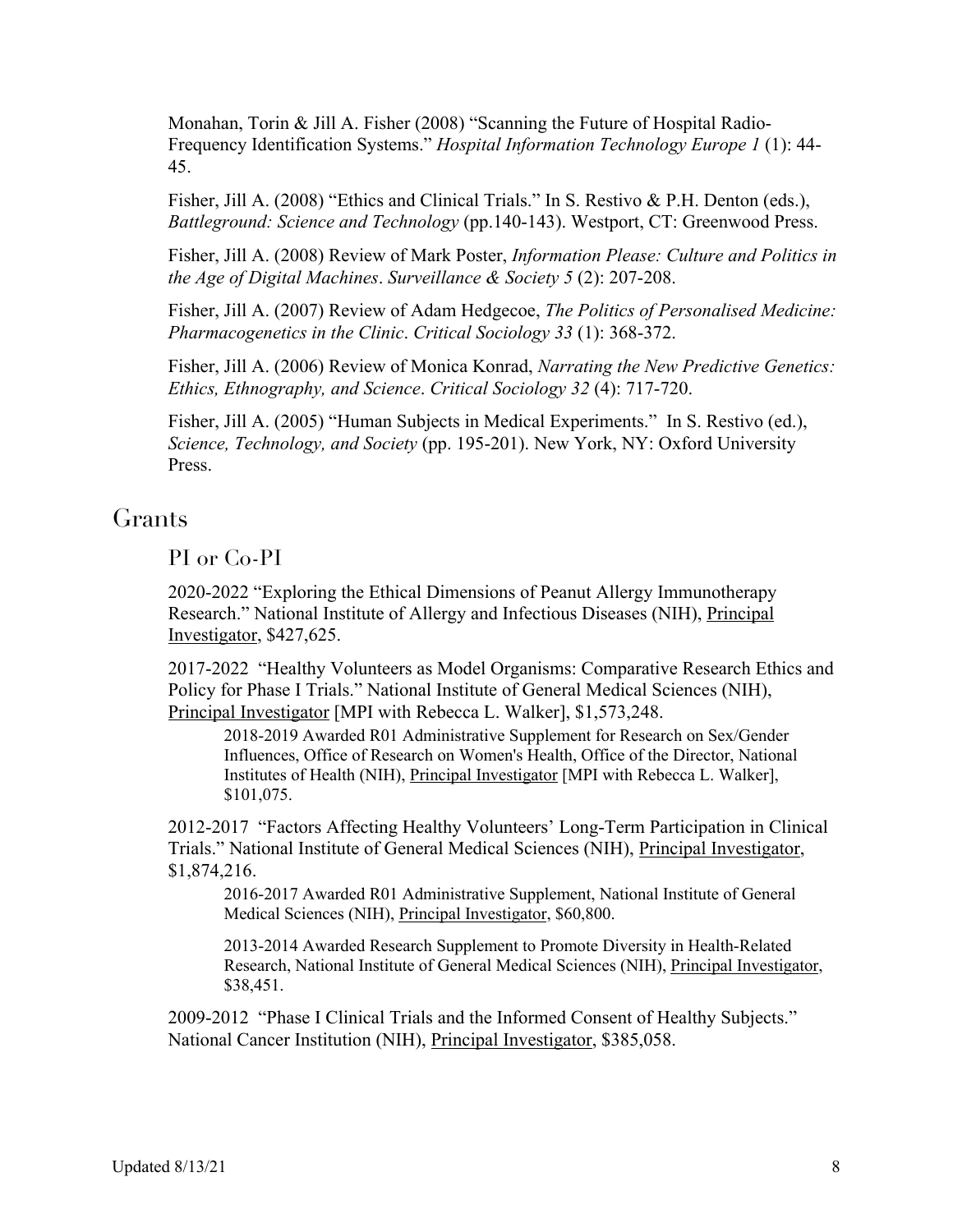2007-2010 "Effects of RFID Technologies on Organizational Dynamics in Hospitals." National Science Foundation, *Principal Investigator* [with Torin Monahan (Co-PI)], \$247,162.

2006-2009 "Workshops on Surveillance and Society." National Science Foundation, Co-Principal Investigator [with Torin Monahan (PI), Gary Marx (Co-PI), & Simon Cole (Co-PI)], \$108,807.

2003-2005 "Informed Consent in Private Sector Mental Health Research." Kirschstein-National Research Service Award, National Institute of Mental Health (NIH), Principal Investigator, \$82,503

### Co-Investigator or Collaborator

2016-2018 "Integrating Decision Making Studies into HIV Cure Trials: A Real-Time Longitudinal Assessment." (PI: Gail Henderson). National Institute of Allergy and Infectious Disease (NIH), Co-Investigator, \$2,200,000 (estimate).

2013-2018 "North Carolina Translational & Clinical Sciences Institute (NC TraCS)." (PI: Marschall Runge). National Center for Advancing Translational Sciences, NIH Clinical and Translational Science Awards (CTSA), Co-Investigator (Clinical Research Ethics Resource – Leader, Ethics of Commercialization Initiative), \$54,600,000 (estimate).

2009-2012 "American Recovery and Reinvestment Act of 2009: Comprehensive EPC Comparative Effectiveness Reviews for Effective Health Care." (PI: Katherine Hartmann). Agency for Healthcare Research and Quality (AHRQ), Co-Investigator, \$3,000,000.

2007-2012 "The Vanderbilt Institute for Clinical and Translational Research (VICTR)." (PI: Gordon Bernard). National Center for Research Resources, NIH Clinical and Translational Science Awards (CTSA), Co-Investigator (added to project in Fall 2011), \$45,689,350.

## **Presentations**

### Invited Lectures

Fisher, Jill A. (2021) "'Your Health is Your Wealth': The Role of Race and Social Inequality in Healthy Individuals' Participation in Phase I Trials." W. Maurice Young Centre for Applied Ethics, University of British Columbia, Virtual Presentation, February.

Fisher, Jill A. (2021) "'Your Health is Your Wealth': The Role of Race and Social Inequality in Healthy Individuals' Participation in Phase I Trials." Parr Center for Ethics, University of North Carolina at Chapel Hill, Virtual Presentation, February.

Fisher, Jill A. (2019) "Investigating the Inherent Conflicts of Interest in Commercial Phase I Trials." *Corporate Interests and Public Health Knowledge, Expertise, Markets*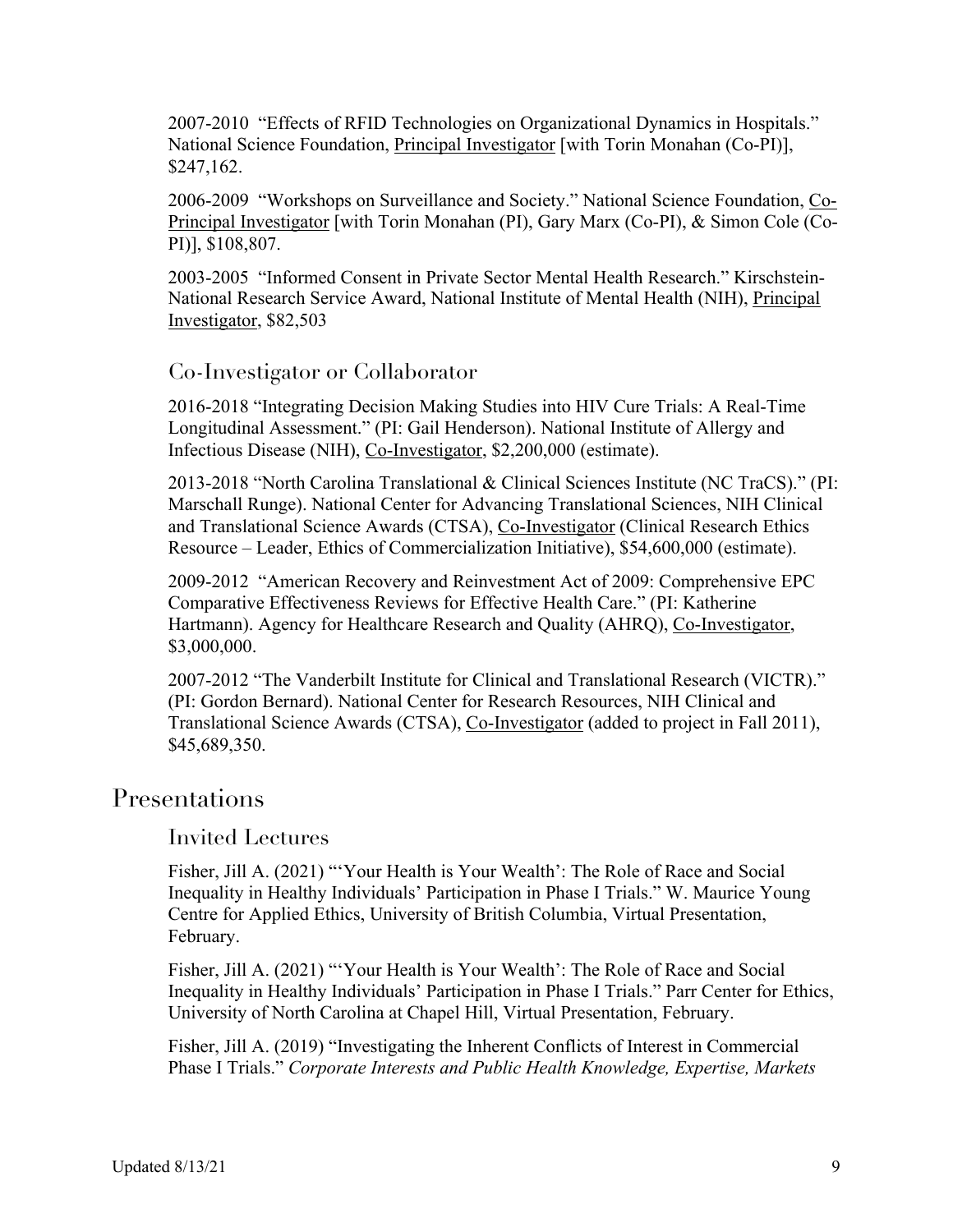conference (final conference of the MEDICI project), Fondation Maison des Sciences de l'Homme, Paris, France, December.

Fisher, Jill A. (2018) "Five Things Every Medical Student Should Know about the Pharmaceutical Industry." American Medical Student Association, UNC Chapter, September.

Fisher, Jill A. (2017) "The 'Value' of Healthy Volunteers in Phase I Trials." Taming the Pharmakon Workshop, Notre Dame Global Gateway, Rome, Italy, October.

Fisher, Jill A. (2017) "'You've Gotta Be a Soldier': Experiences of the Professional 'Lab Rat' in Pharmaceutical Studies." *Achieving Excellence in Clinical Research: Scientific, Ethical and Operational Considerations* conference, Oak Brook, Illinois, September.

Fisher, Jill A. (2016) "To Report or Not to Report: Healthy Volunteers' Perceptions of Adverse Effects in Phase 1 Drug Trials." Leslie Dan Faculty of Pharmacy, University of Toronto, April.

Fisher, Jill A. (2015) "Population 'Ready to Recruit'?: The Professionalization of Healthy Volunteers Participating in Phase I Clinical Trials in the United States." Journée Scientifique en Sciences Humaines et Sociales de l'Institut de Recherche sur le Vaccin (VRI), Université Paris Est Créteil, June.

Fisher, Jill A. (2015) "Healthy Volunteers' 'Informed' Study Participation: The Influence of Social Networks on Knowledge about and Identity in Phase I Clinical Trials." Center for Bioethics and Social Sciences in Medicine, University of Michigan, March.

Fisher, Jill A. (2014) "Recruiting Patients for Pharma: Private-Sector Physicians and Contract Research." Association of Clinical Research Professionals, RTP Chapter, March.

Fisher, Jill A. (2013) "Healthy Volunteers' Perceptions of Risk: The Influence of Informed Consent and Urban Legend in Phase I Clinical Trials." Medical Humanities Interest Group Speaker Series, MCPHS University, December.

Fisher, Jill A. (2013) "Healthy Volunteers' Perceptions of Risk: The Influence of Informed Consent and Urban Legend in Phase I Clinical Trials." Global Health Seminar series, The Ethox Centre, University of Oxford, May.

Fisher, Jill A. (2013) "Healthy Volunteers' Perceptions of Risk: The Influence of Informed Consent and Urban Legend in Phase I Clinical Trials." School of History, Technology, and Society, Georgia Tech, January.

Fisher, Jill A. (2012) "Working Hard at 'Healthy, Normal': Healthy Volunteers in Phase I Pharmaceutical Clinical Trials." Workshop on Clinical Labour and the New Labour Studies at the University of Sydney, Australia, May.

Fisher, Jill A. (2012) "'You've Gotta Be a Soldier': Experiences of the Professional 'Lab Rat' in Pharmaceutical Studies." Department of Social and Behavioral Sciences, School of Nursing, University of California – San Francisco, April.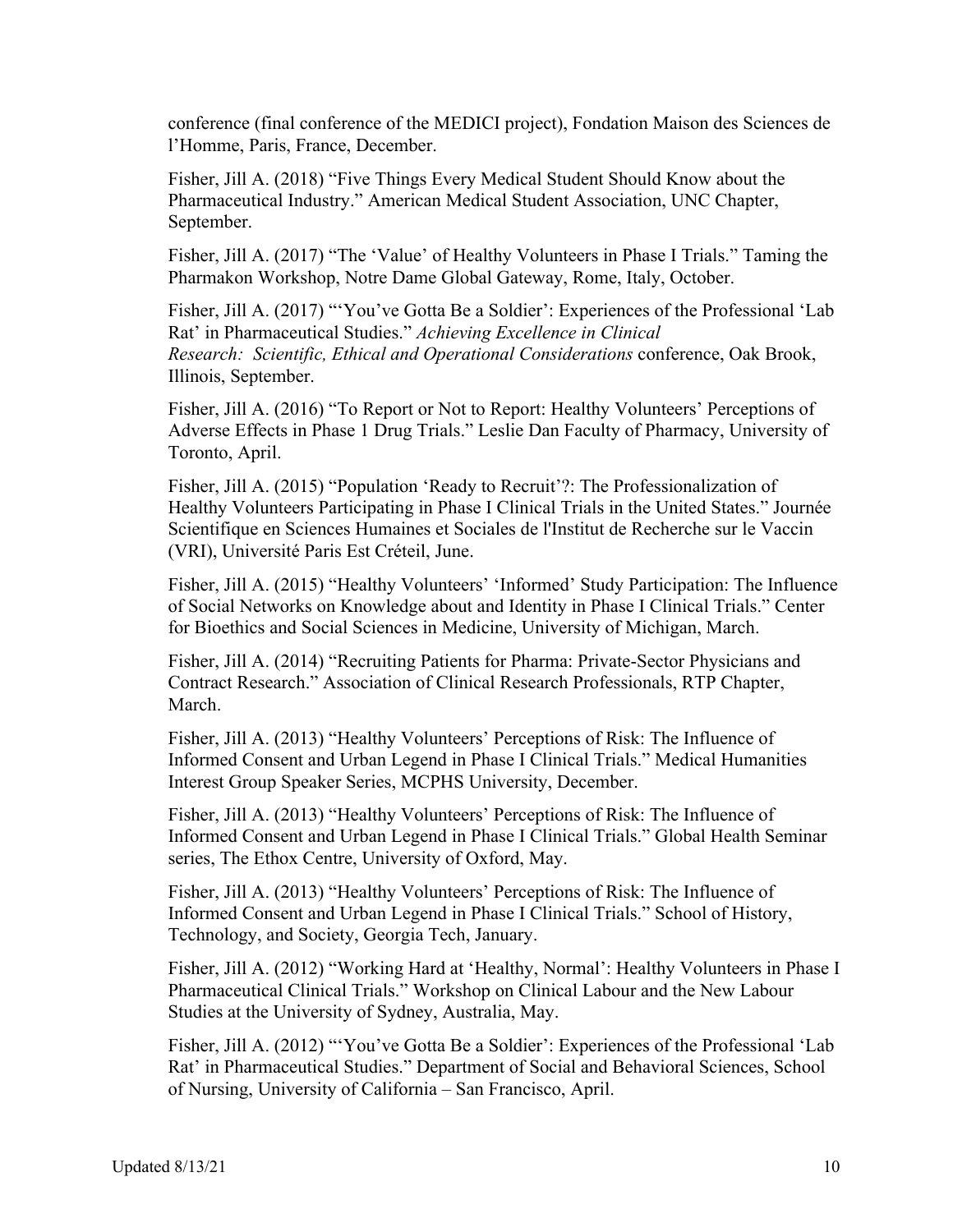Fisher, Jill A. (2012) "'You've Gotta Be a Soldier': Gender and the Professional Lab Rat in Pharmaceutical Clinical Trials." Department of Gender Studies, Indiana University Bloomington, January.

Fisher, Jill A. (2012) "Healthy Volunteers' Perceptions of Risk: The Influence of Informed Consent and Urban Legend in Phase I Clinical Trials." Neurocardiology Grand Rounds, Vanderbilt University Medical Center, January.

Fisher, Jill A. (2011) "Enrolling the Un(der)insured in Clinical Trials: Post-Trial Access as Coercion or Due Compensation?" Workshop on Post-Trial Access to Trial Drugs: Legal, Ethical and Practical Issues at the Fondation Brocher in Hermance, Switzerland, December.

Fisher, Jill A. (2011) "Recruiting Patients for Pharma: Private-Sector Physicians and Contract Research." Research Ethics Grand Rounds, Center for Bioethics, University of North Carolina at Chapel Hill, October.

Fisher, Jill A. (2011) "'You've Gotta Be a Soldier': Experiences of the 'Professional Lab Rat' in Pharmaceutical Studies." Medical Humanities and Bioethics Program, Northwestern University, May.

Fisher, Jill A. (2010) "Contract Research and 'Ready-to-Recruit' Populations: An Overview of the U.S. Clinical Trials Industry." Science in Society Program, Wesleyan University, November.

Fisher, Jill A. (2010) "Recruiting Patients for Pharma: Private-Sector Physicians and Contract Research." Interdisciplinary Center for Bioethics, Yale University, November.

Fisher, Jill A. (2010) "Investigating the Limits of Informed Consent in Clinical Research." Department of Pharmacology and Experimental Therapeutics, Thomas Jefferson University, August.

Fisher, Jill A. (2010) "Pharmaceuticals and Ethics." Vanderbilt Alpha Epsilon Delta (National Health Preprofessional Honor Society), Vanderbilt University, January.

Fisher, Jill A. (2009) "Scanning the Future of Hospital Location and Identification Systems." Association of Records Managers and Administrators Meeting, Nashville, TN, April.

Fisher, Jill A. (2009) "'Ready-to-Recruit' or 'Ready-to-Consent' Populations?: The Limits of Informed Consent." Institutional Review Board Training Workshop, Vanderbilt University Medical Center, March.

Fisher, Jill A. (2008) "Medical Research for Hire: The Political Economy of Pharmaceutical Clinical Trials." Department of Sociology, Michigan State University, March.

Fisher, Jill A. (2007) "Medical Research for Hire: The Political Economy of Pharmaceutical Clinical Trials." Women's Studies Program, University of Connecticut, December.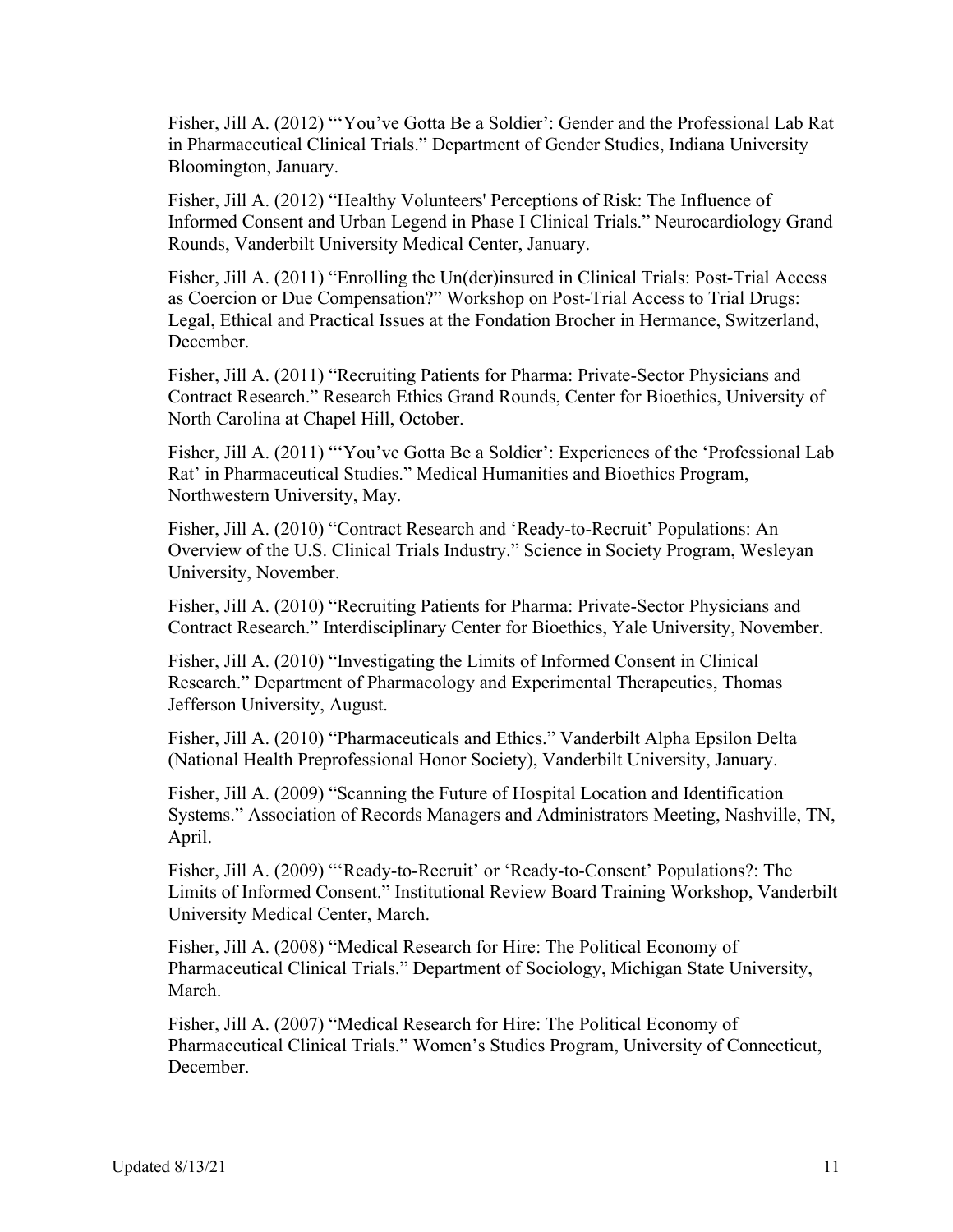Fisher, Jill A. (2007) "Clinical Research for Hire: Trust in an Era of Medical Neoliberalism." Trust in Science Workshop, York University, October.

Fisher, Jill A. (2006) "Clinical Research for Hire: Trust in an Era of Medical Neoliberalism." Biomedical Ethics Unit, McGill University, November.

Fisher, Jill A. (2006) "'Ready-to-Recruit' or 'Ready-to-Consent' Populations?: Informed Consent and the Limits of Subject Autonomy" at Science, Policy & Social Inequity: A Research Workshop, Arizona State University, May.

Fisher, Jill A. (2006) "Clinical Research for Hire: Ethics in an Era of Medical Neoliberalism." Center for Ethics and Humanities in the Life Sciences, College of Human Medicine, Michigan State University, March.

Fisher, Jill A. (2006) "Pharmaceutical Paternalism and the Privatization of Clinical Trials." Department of Social Medicine, Division of Medical Ethics, Harvard Medical School, January.

Fisher, Jill A. (2004) "Pharmaceutical Paternalism and the Privatization of Clinical Trials." Department of Sociology, University of Missouri, December.

Fisher, Jill A. (2004) "Pharmaceutical Paternalism and the Privatization of Clinical Trials." Department of Sociology, Temple University, November.

## Session Organizing

Fisher, Jill A. (2015) "Topics in Science, Knowledge, and Technology Studies" American Sociological Association Conference held in Chicago, IL, August 2015 (Organizing refereed session).

Fisher, Jill A. (2013) "Clinical Trials at the Intersection of Science, Markets, and Ethics." *Society for Social Studies of Science (4S)* Conference held in San Diego, CA, October 2013 (Organized refereed session).

Ronald, Lorna M. & Jill A. Fisher (2009) "The Pharmaceuticalization of Health." *Society for Social Studies of Science (4S)* Conference held in Washington, D.C., October 2009 (Organized refereed session).

Fisher, Jill A. & Lorna M. Ronald (2005) "The Global Commodification and Privatization of Healthcare." *Society for Social Studies of Science (4S)* Conference held in Pasadena, CA, October 2005 (Organized and chaired two refereed sessions).

Fisher, Jill A. (2001) "Manufacturing the Real: Discursive Topographies of Power in Science and Technology." *Society for Literature and Science (SLS)* Conference held in Buffalo, NY, October 2001 (Organized and chaired refereed session).

#### Conference Papers

Fisher, Jill A. (2019) "Articulating the 'Value' of Healthy Volunteers to Drug Development" at *Society for Social Studies of Science (4S)* Conference in New Orleans, September 2019.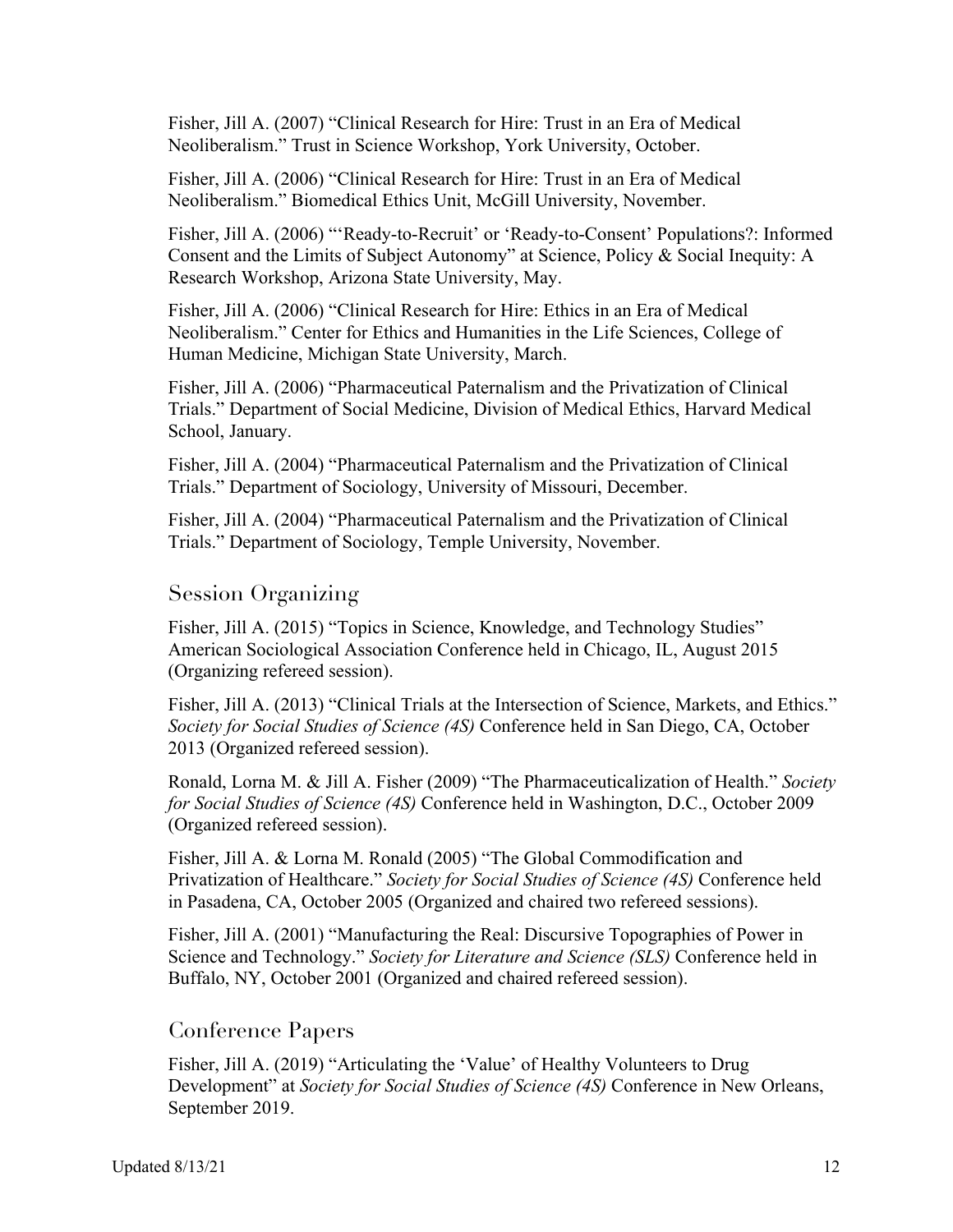Fisher, Jill A. & Rebecca L. Walker (2018) "'A Mouse Cannot Say Exactly How They Feel': Research Participants' Views on Non-Human Animal Research" at *Animals and Us: Research, Policy, and Practice* Conference at the University of Windsor, Ontario, Canada, October 2018.

Walker, Rebecca L. & Jill A. Fisher (2018) "Respect for All Subjects of Science: Toward a Unified System of Research Oversight" at *Animals and Us: Research, Policy, and Practice* Conference at the University of Windsor, Ontario, Canada, October 2018.

Cottingham, Marci D. & Jill A. Fisher (2016) "'I Can't Afford to Worry about Risks': Risk and Emotion in Phase I Trials" at *American Sociological Association* Conference in Seattle, August 2016.

Fisher, Jill A. (2014) "Stopped Hearts, Amputated Toes, and NASA: Contemporary Legends among Healthy Volunteers in Phase I Clinical Trials" at *American Sociological Association* Conference in San Francisco, August 2014.

Edelblute, Heather B. & Jill A. Fisher (2013) "Not Just Another Lab Rat: Using clinical trial diaries to understand research ethics for serial healthy volunteers in Phase I studies" at *American Society for Bioethics and Humanities* (ASBH) Conference in Atlanta, GA, October 2013.

Fisher, Jill A. (2013) "Working Hard at "Healthy, Normal": Healthy Volunteers in Phase I Pharmaceutical Clinical Trials" at *Society for Social Studies of Science (4S)* Conference in San Diego, October 2013.

Fisher, Jill A. (2012) "Bleeding and Feeding: The Rationalization of Risk to Healthy Volunteers in Pharmaceutical Clinical Trials" at *American Sociological Association* Conference in Denver, August 2012.

Fisher, Jill A. (2011) "'Your Health is Your Wealth': The Paid Participation of Healthy Volunteers in Pharmaceutical Clinical Trials" at "When the Subject Speaks" Workshop held at Wesleyan University, December 2011.

Fisher, Jill A. (2011) "'Your Health is Your Wealth': The Paid Participation of Healthy Volunteers in Pharmaceutical Clinical Trials" at *American Sociological Association* Conference in Las Vegas, August 2011.

Fisher, Jill A. (2011) "'You've Gotta Be a Soldier': Experiences of the 'Professional Lab Rat' in Pharmaceutical Studies" at Political Sociology of Science and Technology Conference in Troy, NY, April 2011.

Fisher, Jill A. (2010) "'Healthy Normals,' Subjects of Investigational Pharmaceuticals." Human Sciences, Human Subjects - Max Planck-University of Chicago Workshop, University of Chicago, April 2010.

Fisher, Jill A. (2009) "Bleeding and Feeding: Unpacking the Banality of Healthy Human Testing of Investigational Pharmaceuticals" at *Society for Social Studies of Science (4S)* Conference in Washington, D.C., October 2009.

Fisher, Jill A. (2009) "'The Money Will Win Sometimes, and Ethics Will Win Sometimes': Physicians' Construction of Ethics in Pharmaceutical Research" at *Society*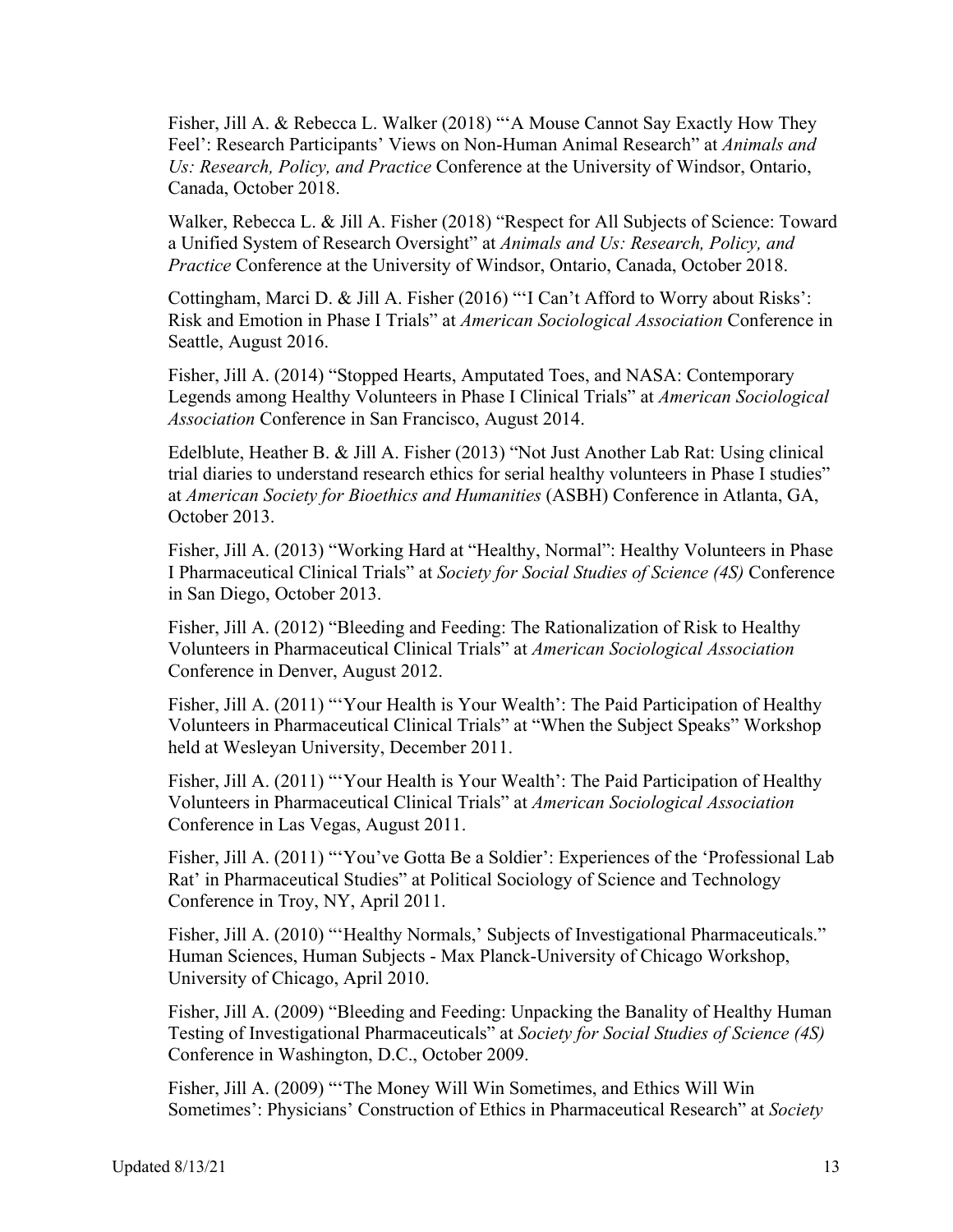*for Medical Anthropology* in New Haven, CT, September 2009.

Fisher, Jill A. (2008) "Recruiting (Neoliberal) Subjects for U.S. Pharmaceutical Clinical Trials" at *American Anthropological Association* Conference in San Francisco, November 2008.

Fisher, Jill A. (2008) "Nurses as an 'Organizational Problem': Managerial Regimes of Surveillance in Hospitals" at *National Women's Studies Association* Conference in Cincinnati, June 2008.

Fisher, Jill A. (2007) "Entrepreneurial Agents or Pharmaceutical Emissaries?: Private Practice Physicians and Contract Research" at *Society for Social Studies of Science (4S)* Conference in Montreal, October 2007.

Fisher, Jill A. (2007) "Practicing Research Ethics: Private-Sector Physicians & Pharmaceutical Clinical Trials" at *American Sociological Association* Conference held in New York City, August 2007.

Fisher, Jill A. (2007) "'Oh, That Sounds Like the Drug We Tested!': Clinical Trials and the Communication of Pharmaceutical Results" at *Society for the Study of Social Problems*(SSSP) Conference held in New York City, August 2007.

Fisher, Jill A. (2007) "Coming Soon to a Physician Near You: Medical Neoliberalism and Pharmaceutical Clinical Trials" at *Experimental Systems, States, and Speculations* Conference held in Irvine, CA, April 2007.

Fisher, Jill A. (2007) "Re-inscribing Gender within New Modes of Medical Expertise: The Physician-Coordinator Relationship in the Clinical Trials Industry" at *Feminist Epistemologies, Methodologies, Metaphysics, and Science Studies (FEMMSS)* Conference held in Tempe, AZ, February 2007.

Fisher, Jill A. (2006) "Keeping it Clean: The Role of Pharmaceutical Monitors in the Clinical Trials Industry" at *Society for Social Studies of Science (4S)* Conference held in Vancouver, BC, November 2006.

Fisher, Jill A. (2006) "Creating "Ready-to-Recruit" Populations: Medical Neoliberalism in Global Pharmaceutical Drug Development" at *International Sociological Association*'s World Congress of Sociology held in Durban, South Africa, July 2006.

Fisher, Jill A. (2005) "Translating Participation into Pharmaceutical 'Results': Manifestations of Hegemony in the Privatization of Clinical Trials" at *Society for Social Studies of Science (4S)* Conference held in Pasadena, CA, October 2005.

Fisher, Jill A. (2005) "Medical Research for Hire: Gender and the Privatization of Clinical Trials" at *American Sociological Association* Conference held in Philadelphia, PA, August 2005.

Fisher, Jill A. (2005) "Medical Research for Hire: The Privatization of the Clinical Trials Industry" at *Northeast Regional Medical Anthropology Conference* held in Montreal, Canada, April 2004.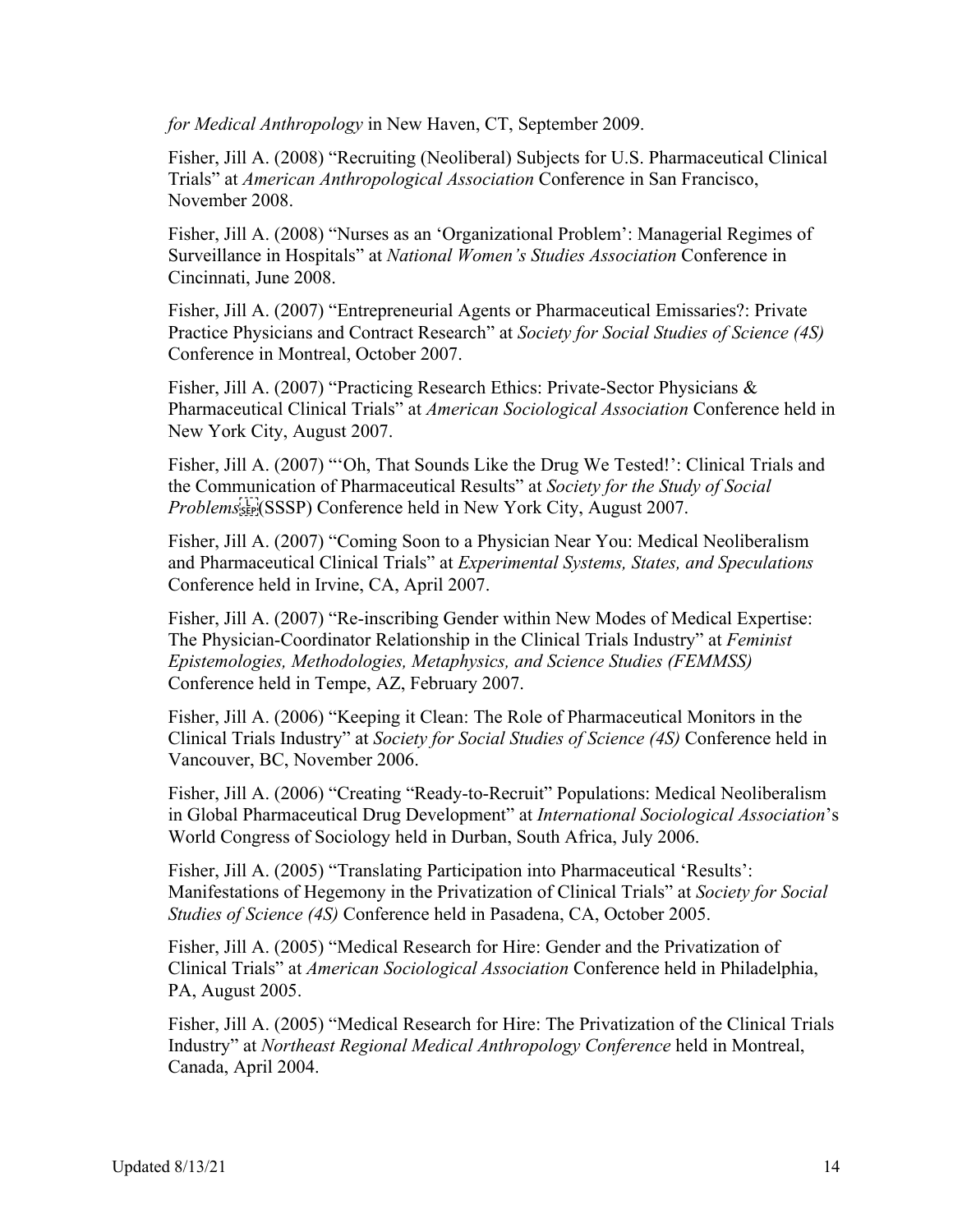Fisher, Jill A. (2003) "Clinical Problems and their Corporate 'Solutions': The Rise of Auxiliary Professions in the Clinical Trial Industry" at *Society for Social Studies of Science (4S)* Conference held in Atlanta, GA, October 2003.

Fisher, Jill A. (2003) "Accruing Bodies for Profit: An Analysis of the Corporatization of Biomedical Research on Human Subjects" at *Vital Politics* Conference held in London, England, September 2003.

Fisher, Jill A. (2001) "Naming Names and Clinical S/M: The Politics of Biomedical Classification" at *Society for Social Studies of Science (4S)* Conference held in Cambridge, MA, November 2001.

Fisher, Jill A. (2001) "Exhuming the Baron: Medical Narratives of Munchausen Syndrome" at *Society for Literature and Science (SLS)* Conference held in Buffalo, NY, October 2001.

Fisher, Jill A. (2000) "Spurious Conflicts: An Analysis of the Stem Cell Research Debate" at *Society for the Social Studies of Science (4S)* Conference held in Vienna, Austria, September 2000.

## Teaching Experience

Graduate Courses Taught

Critical Concepts of Gender (ASU: Fall 2007) Gender, Science, & Technology (ASU: Fall 2005, 2006) Pharmaceuticals, Politics, and Culture (UNC: annually Spring 2014–2015; Fall 2015–2021)

### Undergraduate Courses Taught

All About Feminism (ASU: Fall 2007) (En)Gendering Science & Technology (ASU: Fall 2007) Pharmaceuticals, Politics, and Culture (Vanderbilt: annually Spring 2009–2012) Women & Contemporary Society (ASU: Fall 2005, 2006)

## Policy Experience

1998 Women's Health Law Clerk, National Partnership for Women and Families, Washington, DC.

1997 Research Assistant, Unit 149: Epidemiological Research on Women's and Children's Health, Institut Nationale de la Santé et de la Recherche Médicale (INSERM), Paris, France.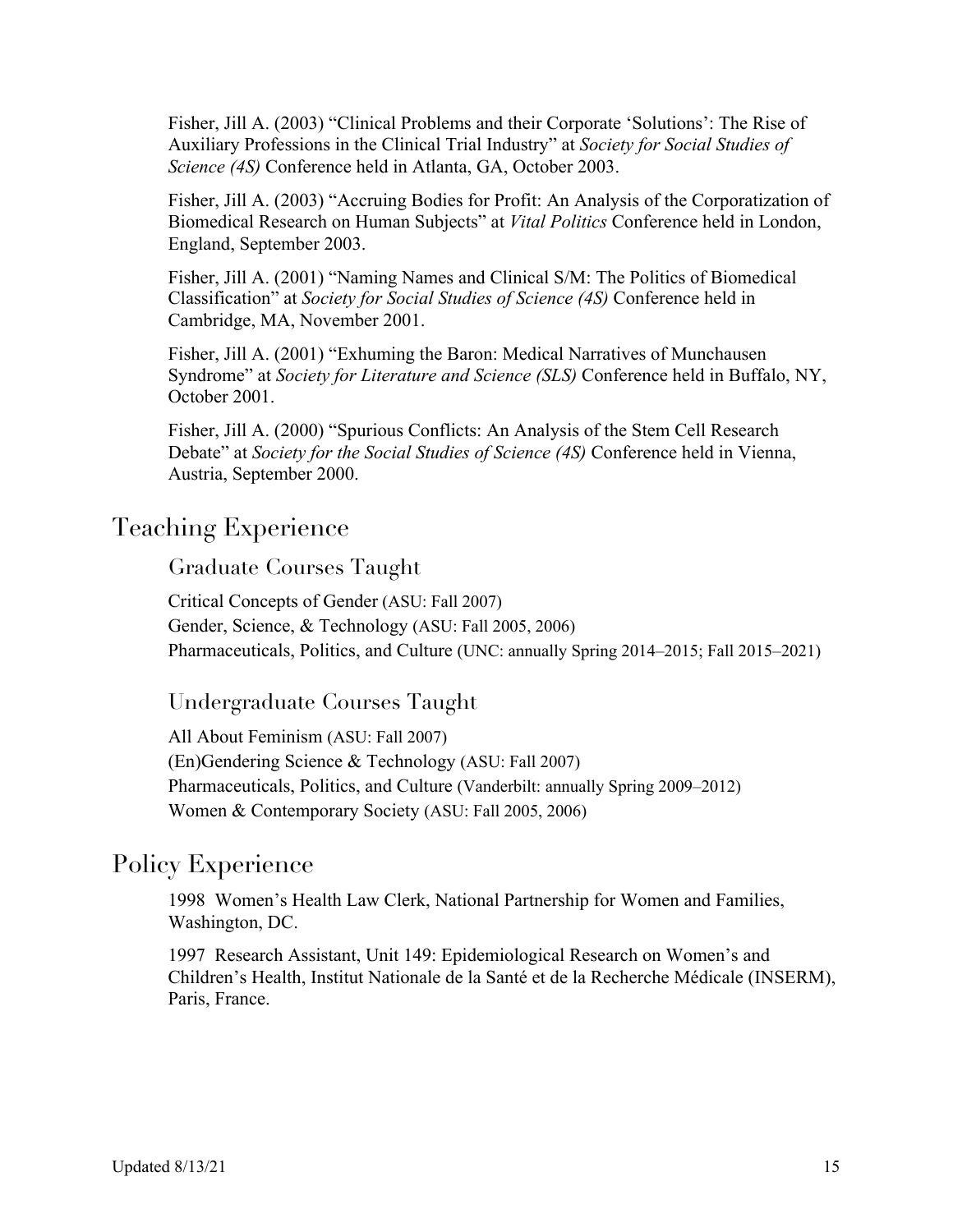## Awards & Honors

2021 *Adverse Events* selected as winner of the 2021 Robert K. Merton Book Award, Science, Knowledge, and Technology Section of the American Sociological Association.

2010 *Medical Research for Hire* selected for Author Meets Critics Session at the American Sociological Association Conference held in Atlanta, GA, August 2010.

2004 Selected as a recipient of the Founders Award of Excellence for recognition of academic achievement and campus leadership at Rensselaer Polytechnic Institute.

2003-2004 Awarded a graduate scholarship from Delta of Connecticut Chapter of Phi Beta Kappa for dissertation research.

2002 Awarded level of distinction on Science Studies Field Examination as part of the doctoral requirements in Science & Technology Studies at Rensselaer Polytechnic Institute, Summer 2002.

1998 Awarded the Jane W. Torrey Prize for the study of social issues at Connecticut College, April 1998.

1998 Awarded the Esther Cary Prize for excellence in French at Connecticut College, April 1998.

1998 Inducted into Phi Beta Kappa, the National Honor Society for undergraduates, at Connecticut College, May 1998.

1997 Awarded the Nelly K. Murstein Prize for achievement in French at Connecticut College, April 1997.

## Service

Peer Reviewer

Research Foundations: European Research Council, National Institutes of Health, National Science Foundation, Netherlands Organisation for Scientific Research (NWO), Research Foundation - Flanders (Fonds Wetenschappelijk Onderzoek - Vlaanderen, FWO), Wellcome Trust

Academic Presses: Duke University Press, New York University Press, Palgrave, Peter Lang, Routledge, University of Chicago Press

Journals: *American Ethnologist*, *American Journal of Bioethics*, *Annals of Internal Medicine*, *BioSocieties*, *British Medical Journal* (*BMJ*); *Cancer Nursing Practice*; *Clinical Trials*; *Engineering Studies*; *Environment and Planning D: Society and Space*; *Human Organization*; *Journal of Law, Medicine & Ethics*; *Journal of Medical Ethics*; *Journal of Medicine and Philosophy*; *Kennedy Institute of Ethics Journal*; *Medical Anthropology*; *Medical Anthropology Quarterly*; *Medical Anthropology Theory*; *Medical Decision Making*; *Nursing Outlook*; *Pan American Journal of Public Health*; *PLOS ONE*; *Public Understanding of Science*; *Science and Engineering Ethics*; *Science, Technology & Human Values*; *Social Science and Medicine*; *Social Studies of Science*;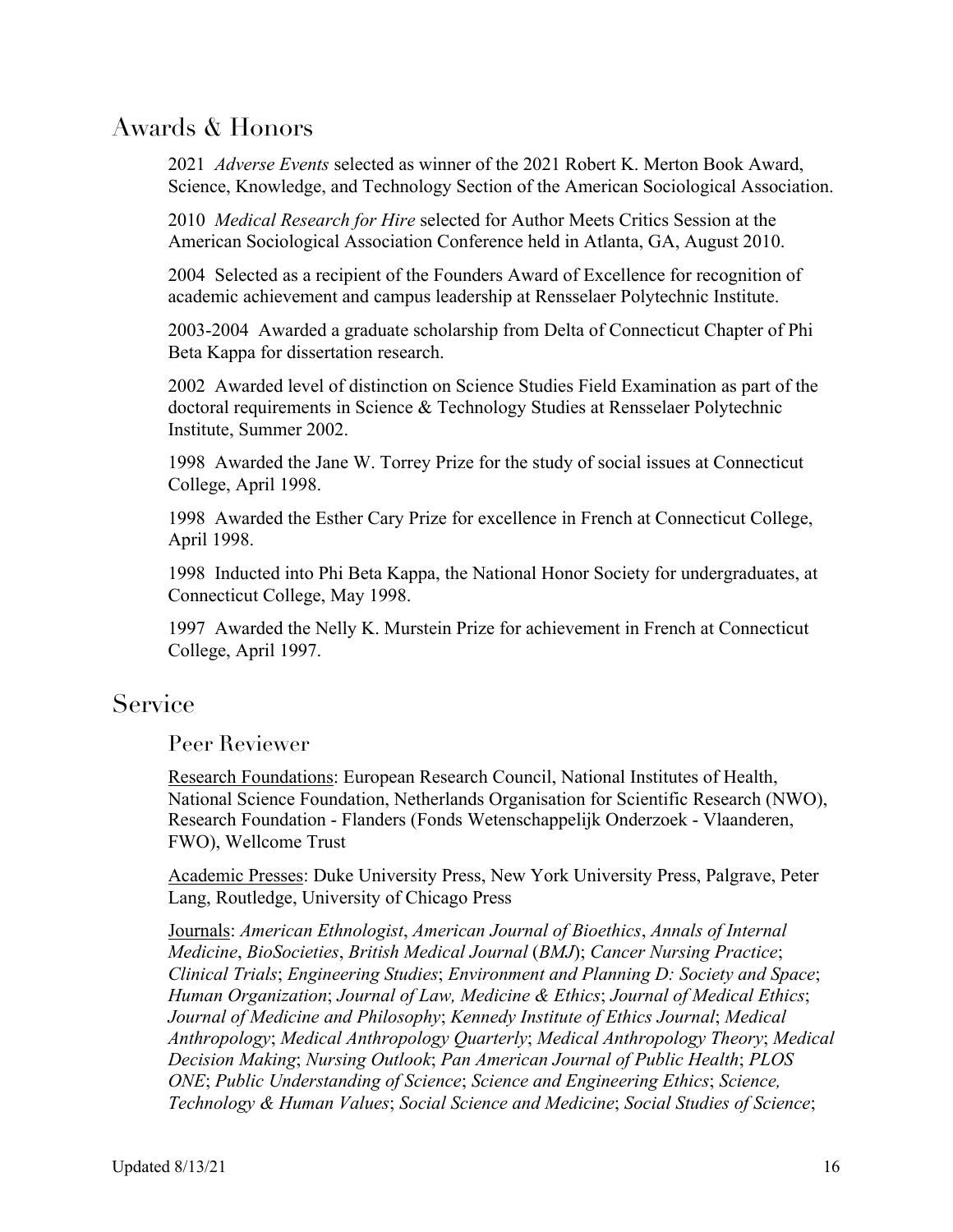*Sociological Inquiry; Sociological Quarterly*; *Sociological Spectrum*; *Sociology of Health and Illness*; *Synthese*; *Trends in Biotechnology*

#### Other Service to the Profession

2021 Study Section Member for the National Library of Medicine Special Emphasis Panel for the National Institutes of Health.

2020- Study Section Member for the Societal and Ethical Issues in Research Panel for the National Institutes of Health.

2015-2016 Member of the Star-Nelkin Award Committee, American Sociological Association.

2014-2015 Chair of the Hacker-Mullins Student Paper Award Committee, American Sociological Association.

2013-2014 Chair of the Robert K. Merton Book Award Committee, American Sociological Association.

2012- "Bioethics (Re)Considered" Section Editor for *Cambridge Quarterly of Healthcare Ethics*.

2012-2013 Member of the Star-Nelkin Award Committee, American Sociological Association.

2012-2015 Elected as Council Member to the Section on Science, Knowledge and Technology, American Sociological Association.

2011 Advisory Panel member for the National Science Foundation.

2007 Member of the program committee for the 2007 Annual Meeting of the Society for Social Studies of Science.

### University Service

2020-2021 Chair, Search Committee for Center for Bioethics Director, Department of Social Medicine, University of North Carolina at Chapel Hill.

2020- Member, Post-Tenure Review Committee, School of Medicine, University of North Carolina at Chapel Hill.

2019-2020 Chair, Ad Hoc Committee on Social Medicine Faculty Compensation Plan, Department of Social Medicine, University of North Carolina at Chapel Hill.

2016-2017 Member, Ad Hoc Committee on Departmental Mentoring, Department of Social Medicine, University of North Carolina at Chapel Hill.

2015-2018 Member of School of Medicine Conflict of Interest Committee, University of North Carolina at Chapel Hill.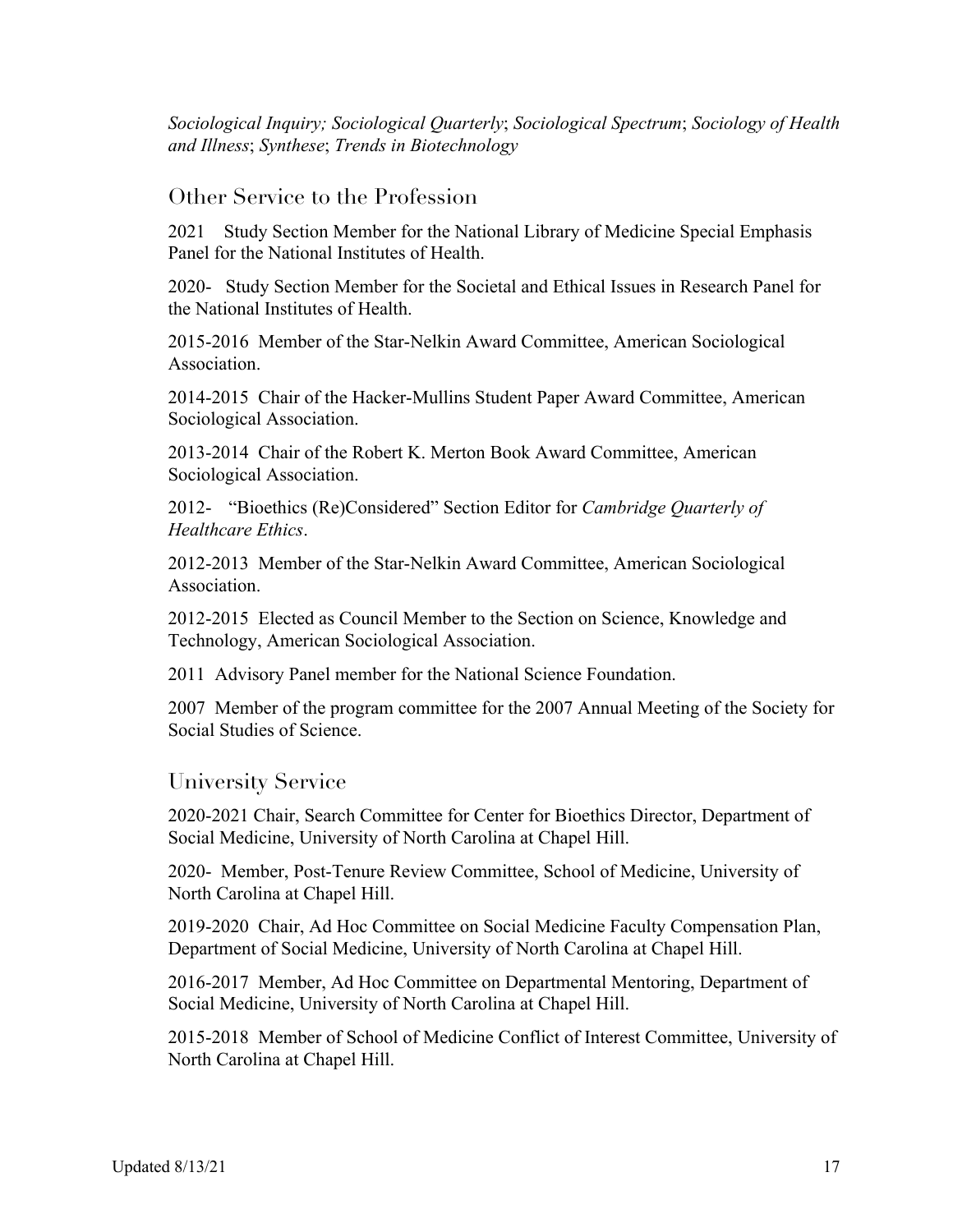2015-2016 Chair, Faculty Search Committee, Department of Social Medicine, University of North Carolina at Chapel Hill.

2015-2016 Co-organizer of Research Ethics Grand Rounds, Center for Bioethics, University of North Carolina at Chapel Hill.

2013-2015 Co-organizer of Social Medicine Forum, Department of Social Medicine, University of North Carolina at Chapel Hill.

2013-2014 Co-organizer of Clinical Ethics Grand Rounds, Center for Bioethics, University of North Carolina at Chapel Hill.

2011-2012 Member of Faculty Search Committee, Center for Medicine, Health & Society, Vanderbilt University.

2009-2012 Member of Editorial Committee for the Vanderbilt University Press.

2009-2012 Clinical ethics consultant for Vanderbilt University Hospital and Monroe Carell Jr. Children's Hospital at Vanderbilt.

2008-2010 Member of the Stahlman Scholars selection committee (ad hoc). Center for Biomedical Ethics & Society, Vanderbilt University.

2007-2008 Lead organizer of colloquia, lecture, and brown bags. Women & Gender Studies, Arizona State University.

2007-2008 Member of the Advisory Committee. Women & Gender Studies, Arizona State University.

2007-2008 Elected member of the Research Awards Committee. College of Liberal Arts and Sciences, Arizona State University.

2006 Member of the Implementation Committee for the Science and Society Requirement. College of Liberal Arts and Sciences, Arizona State University.

2006-2007 Member of Curriculum Committee. Women & Gender Studies, Arizona State University.

2006 Organizer of faculty brown bag series ("enLIGHTeNING Lunches"). Consortium for Science, Policy & Outcomes, Arizona State University.

2005-2006 Steering Committee, Science, Policy & Social Inequity: A Research Workshop. Consortium for Science, Policy & Outcomes, Arizona State University.

2005-2006 Member of Personnel Advisory Committee. Women & Gender Studies. Arizona State University.

2002-2003 Graduate Representative to the Rensselaer Polytechnic Institute Graduate Council, Liaison to the Student Health Advisory Committee.

2001-2003 Editor of Facts & Artifacts, Newsletter of Science & Technology Studies Department, Rensselaer Polytechnic Institute.